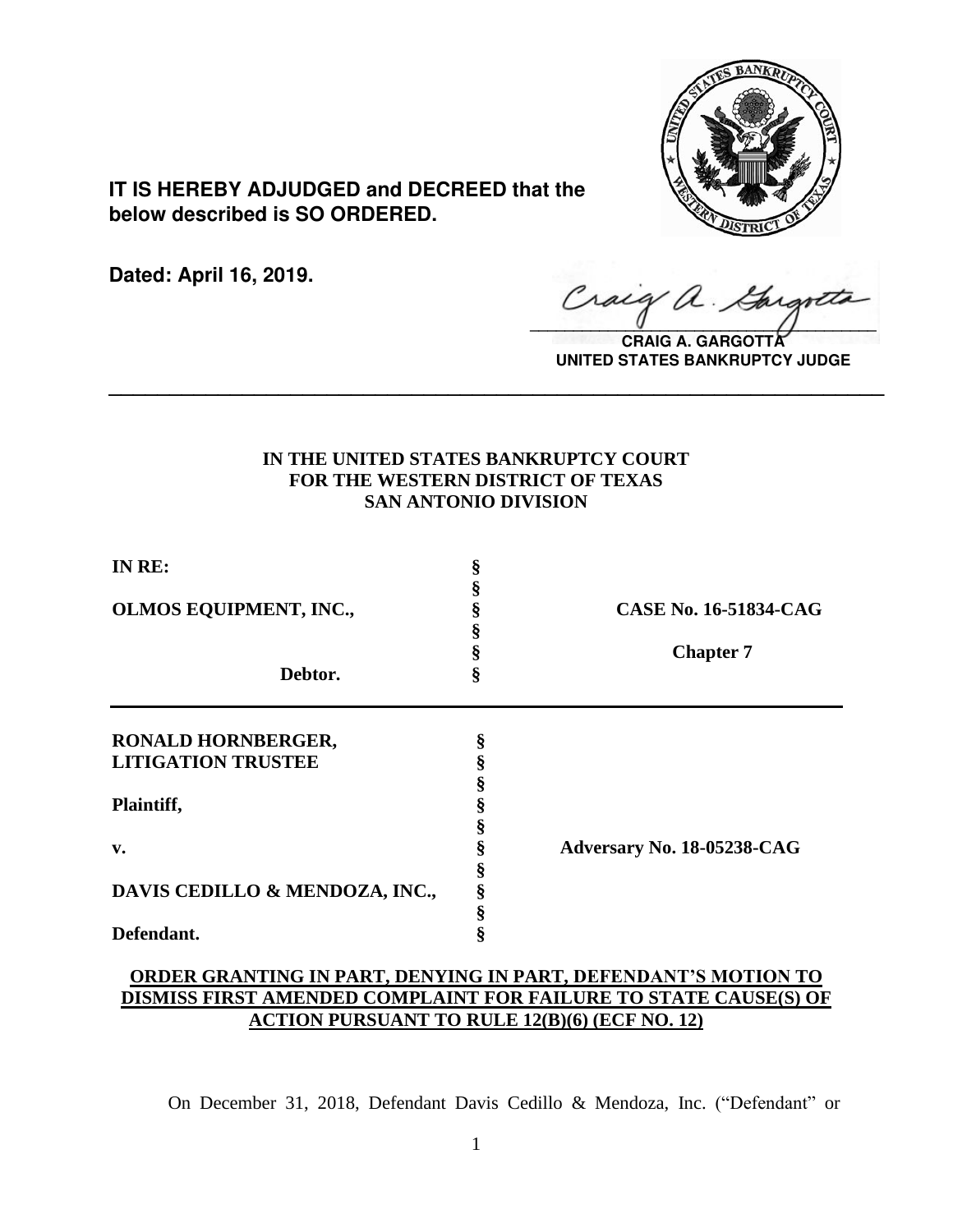"DCM") filed its Motion to Dismiss First Amended Complaint For Failure to State Cause(s) of Action Pursuant to Rule 12(b)(6)(ECF No. 12)(the "Motion").<sup>1</sup> On January 21, 2019, Plaintiff filed his Opposition to Motion to Dismiss First Amended Complaint For Failure to State Cause(s) of Action Pursuant to Rule 12(b)(6)(ECF No. 13). On January 27, 2019, Defendant filed its Reply to Opposition to Motion to Dismiss First Amended Complaint For Failure to State Cause(s) of Action Pursuant to Rule 12(b)(6) (ECF No. 14). The Court did not set the matter for hearing and took the matter under advisement. After considering the arguments made and the pleading of counsel, and the file and record in the case, the Court finds that the Defendant's Motion to Dismiss should be granted as to Count 1 of the First Amended Complaint (Preferential Transfers) and denied as to Counts 2 (Fraudulent Transfers) and Count 3 (Objection to Claim No. 35).

#### **JURISDICTION**

This Court has jurisdiction over this Motion to Dismiss pursuant to 28 U.S.C. §§ 1334(b) and  $157(b)(2)(A)$  (administration of the estate), (B) (allowance or disallowance of claims), (F) (proceedings to determine, avoid, or recover preferences), and (H) (proceedings to determine, avoid, or recover fraudulent conveyances). Venue in this district is proper under 28 U.S.C. §§ 1408 and 1409. The statutory predicate for relief is Fed. R. Civ. P. 12(b)(6), made applicable to this proceeding through Fed. R. Bankr. P. 7012 and Local Rule 7012.

### **BACKGROUND**

On August 12, 2016, Olmos Equipment Inc. ("OEI" or "Debtor") filed its chapter 11 petition for relief. (ECF No. 1) (Bankruptcy No. 16-51834-cag). Debtor filed its First Amended Disclosure Statement on January 12, 2017. (ECF No. 181) (Bankruptcy No. 16-51834-cag).

<sup>&</sup>lt;sup>1</sup> "ECF" refers to the Electronic Court File and "No." refers to the electronic entry on the docket sheet for this adversary proceeding.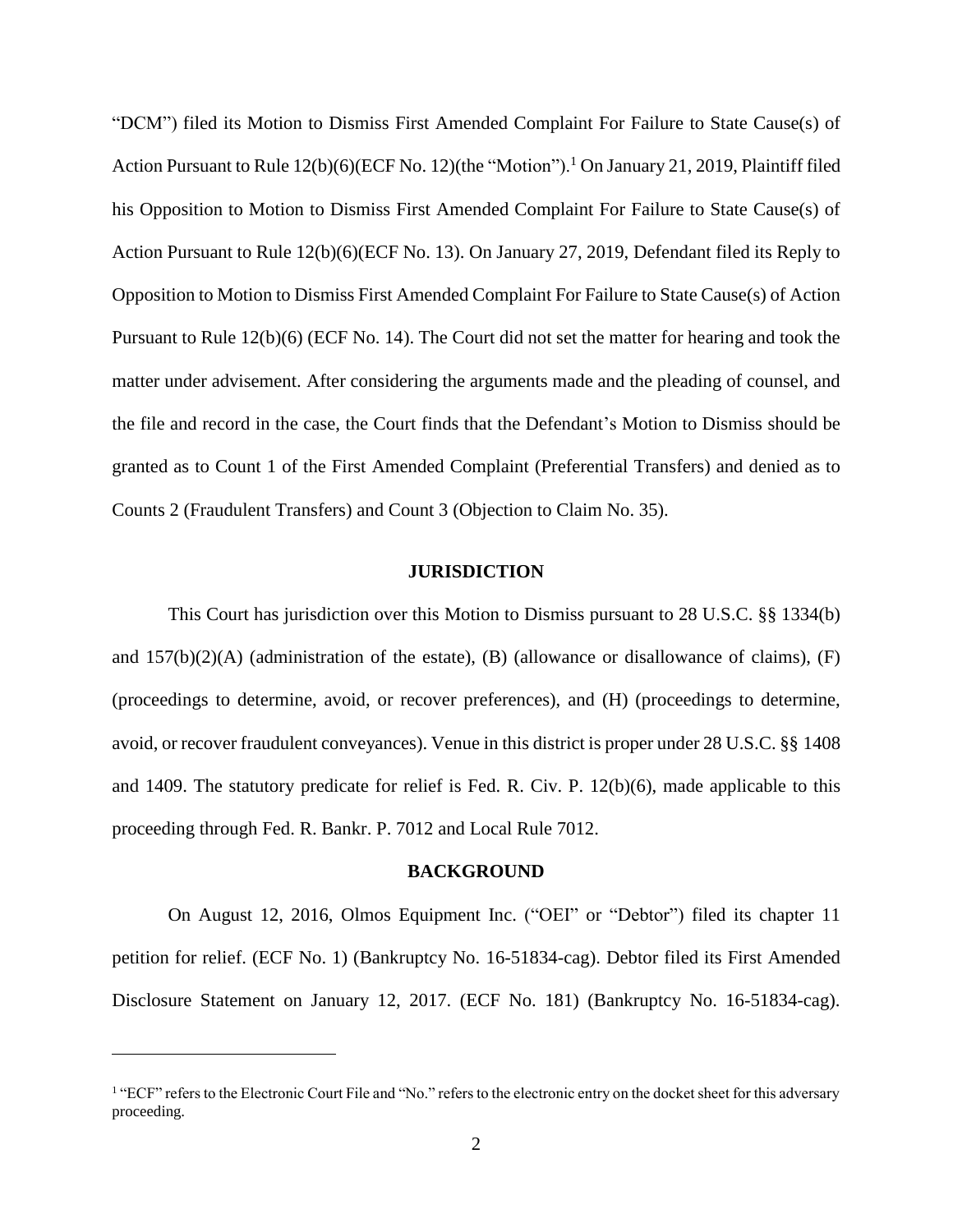Debtor filed its First Amended Chapter 11 Plan on April 21, 2017. (ECF No. 255)(Bankruptcy No.

16-51834-cag). On May 1, 2017, the Order Confirming Chapter 11 Plan was entered on the Court's

docket. (ECF No.258)( Bankruptcy No. 16-51834-cag).

The First Amended Plan provides:

5.06. The Litigation Trust:

(a) Establishment of the Litigation Trust. On the Effective Date, the Litigation Trust shall be established pursuant to the Trust Agreement [(attached as Exhibit "A" to the First Amended Plan)] for the purposes of administering the Litigation Trust Assets and making distributions to the Litigation Trust Beneficiaries which are or may be Allowed, as provided in the Plan. On the Effective Date, the Trust Agreement shall be executed and all other necessary steps shall be taken to establish the Litigation Trust and the beneficial interests therein.

Section 1.2(b) of the Trust Agreement describes "Litigation Trust Assets" as Causes of Action as that term is defined in Section 1.12 of the Plan.

Section 1.12 of the First Amended Plan defines "Causes of Action" as:

Causes of Action: means (i) Avoidance Actions; (ii) any and all liabilities, obligations, rights, suits, damages, judgments, claims, and demands whatsoever, whether known or unknown, in law, equity, or otherwise, including, but not limited to claims arising from any act or omission, including, but not limited to alter ego, piercing of the corporate veil, misconduct, misfeasance, malfeasance, breach of fiduciary duty, breach of duty of loyalty, breach of duty of care, negligence, gross negligence, fraud or any other intentional tort, and any civil conspiracy or civil RICO claims for such misconduct, and **(**iii) derivative claims and causes of action, including but not limited to veil piercing, alter ego and other similar causes of action. Causes of Action do not include any Claims owned by a non-Debtor individual or entity relating to a direct and particularized harm or injury which that individual/entity has exclusive standing to pursue. Furthermore, Causes of Action do not include the Debtor's accounts, commercial tort claims, rights of setoff or recoupment, claims, rights and/or damages: (a) relating to sums due and owing to it by its customers, contractors, suppliers, subcontractors and/or third parties (b) relating to Debtor's completed jobs or work in progress and (c) in which Class 1, 2, 3, 4 or 5 Creditors have a security interest or lien.

Under the First Amended Plan, Ronald Hornberger was appointed as Litigation Trustee for OEI.

In that capacity, the Litigation Trustee filed his Original Complaint on July 26, 2018. (ECF No.

1). Defendant filed its Motion to Dismiss for Failure to State Cause(s) of Action Pursuant to Rule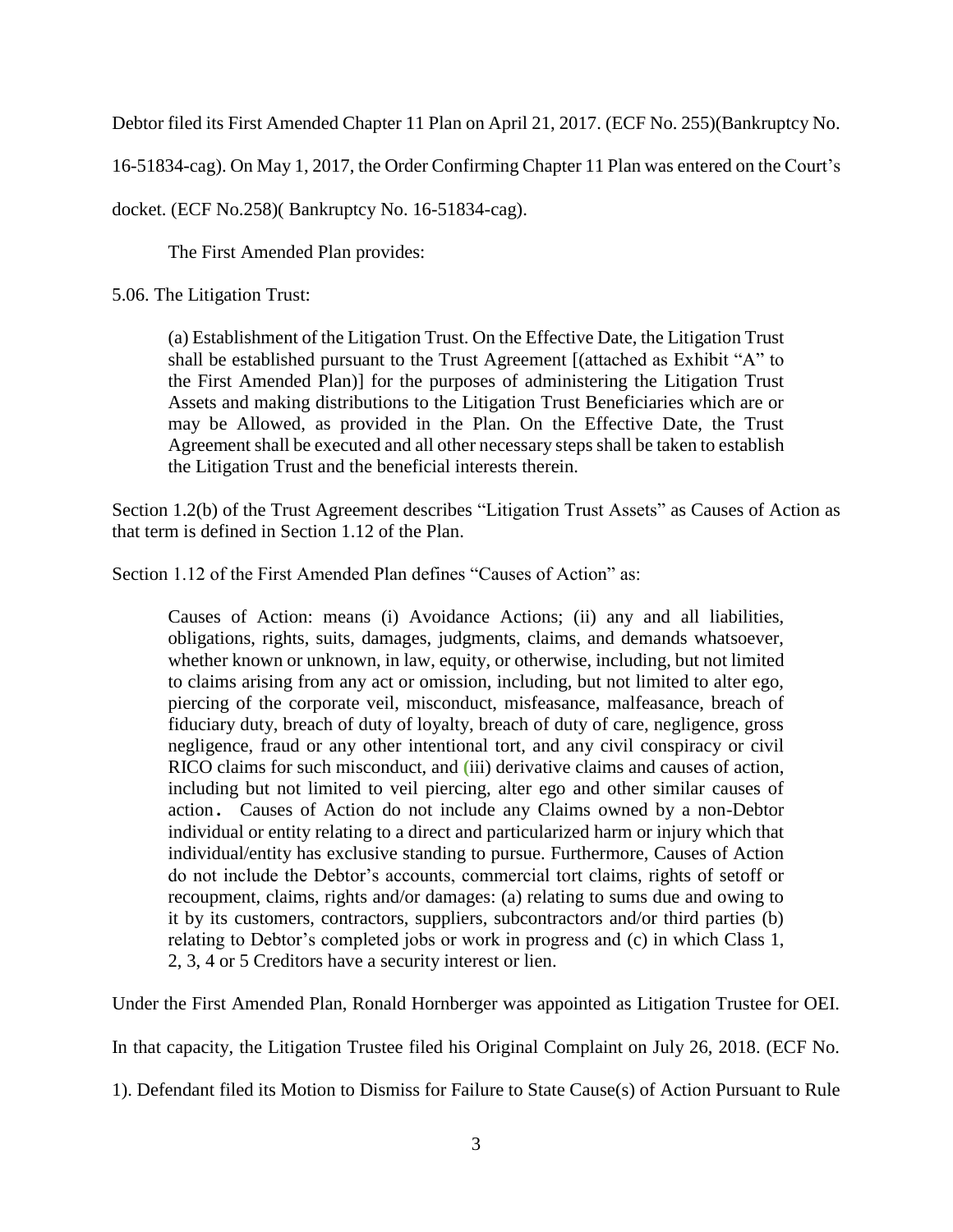12(b)(6) and for Lack of Subject Matter Jurisdiction Over Certain Claims Pursuant to Rule 12(b)(1). (ECF No. 4). Plaintiff filed an Objection to the Motion to Dismiss on October 18, 2018. (ECF No. 5). Defendant filed a Reply in Support of its Motion to Dismiss on October 25, 2018. (ECF No. 6). The Court convened a hearing on the Motion to Dismiss on November 27, 2018.

The Original Complaint alleged three causes of action: (1) payments to DCM were a preference under 11 U.S.C. § 547<sup>2</sup>; (2) payments to DCM were a fraudulent transfer under §§ 544, 548, and 550; and (3) an objection to DCM's proof of claim under § 502. The Court entertained oral argument on the Motion to Dismiss and responsive pleadings. After oral argument, the Court granted the Motion to Dismiss as to the preference action under Count 1, noting that the allegations in the Original Complaint were insufficient under *Ashcroft v. Iqbal*, 556 U.S. 662, 678 (2009) to establish that the transaction between OEI and DCM was not arm's length. The Court denied the Motion to Dismiss as to Counts 2 and 3. Plaintiff was granted leave to amend the Complaint and did so on December 17, 2018, filing Plaintiff's First Amended Complaint. (ECF No. 11).

As noted herein, Plaintiff timely filed his First Amended Complaint on December 17, 2018. (ECF No. 11). Plaintiff alleges three claims for relief: (1) recovery as a preferential transfer under § 547; (2) fraudulent transfer under §§ 544, 547 and 548; and (3) objection to proof of claim under § 502. Defendant argues on various grounds that the claims for relief do not meet the plausibility standard under *Ashcroft v. Iqbal*, 556 U.S. 662, 678 (2009).

<sup>2</sup> Unless otherwise noted, all references are to Title 11, 11 U.S.C. § *et seq*.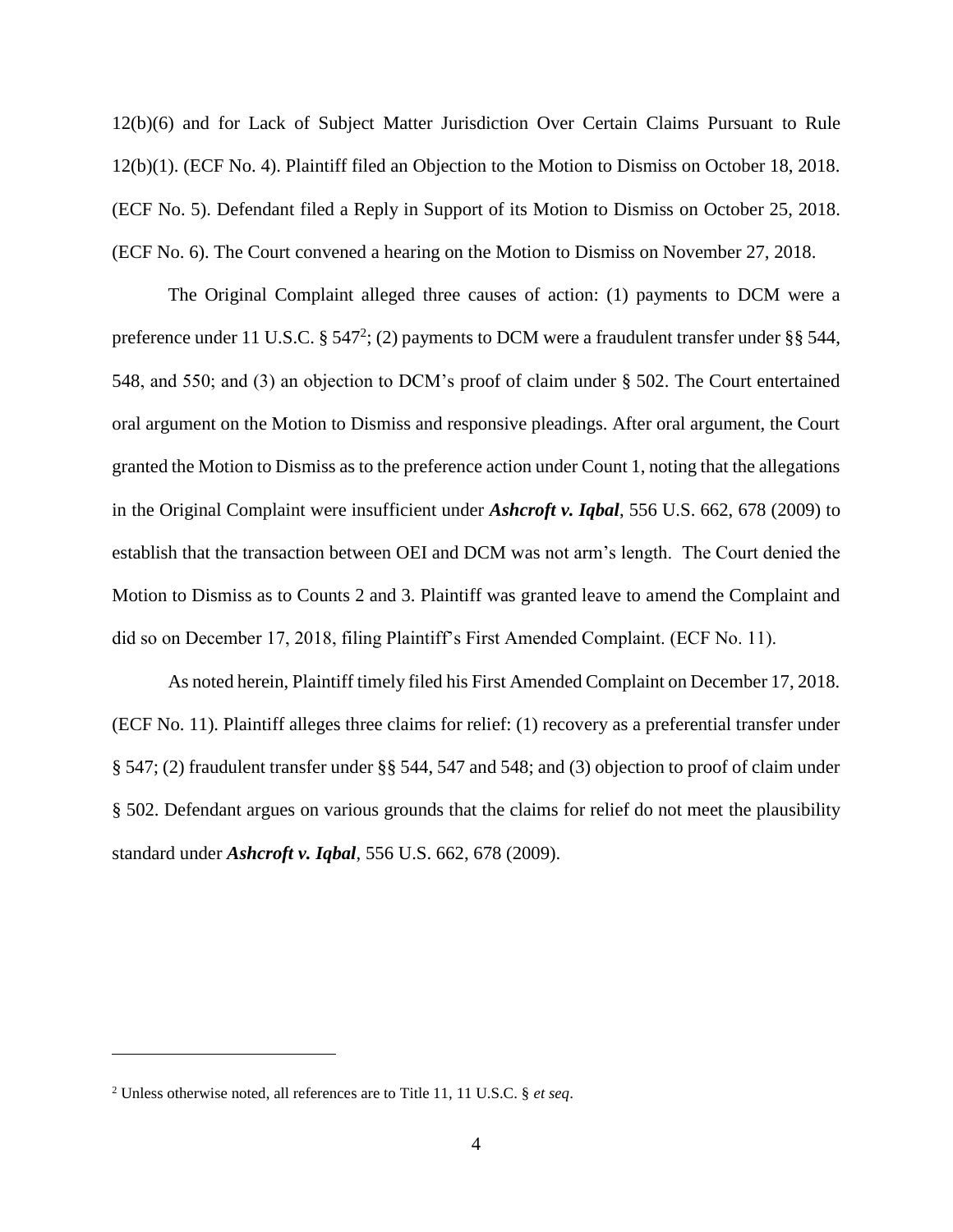#### **DISCUSSION**

### **I. Legal Standard**

In the Fifth Circuit, when considering a motion to dismiss for failure to state a claim, the court must "accept all well-pleaded facts as true and view all facts in the light most favorable to the plaintiff." *Thompson v. City of Waco, Texas*, 764 F.3d 500, 502–03 (5th Cir. 2014) (citing *Ashcroft v.Iqbal*, 556 U.S. 662, 678 (2009)). "To survive dismissal, a plaintiff must plead 'enough factsto state a claim to relief that is plausible on its face.'" *Id.* (quoting *Bell Atl. Corp. v. Twombly*, 550 U.S. 544, 570 (2007)). "A claim has facial plausibility when the plaintiff pleads factual content that allows the court to draw the reasonable inference that the defendant is liable for the misconduct alleged." *Iqbal*, 556 U.S. at 678; see also *Twombly*, 550 U.S. at 570 (holding complaint must allege enough facts to move the claim "across the line from conceivable to plausible"). The determination of whether the plausibility standard has been met is "a contextspecific task that requires the reviewing court to draw on its judicial experience and common sense." *Iqbal*, 556 U.S. at 679; *see also Doe ex rel. Magee v. Covington Cnty. Sch. Dist. ex rel. Keys*, 675 F.3d 849, 854 (5th Cir. 2012) (en banc) ("Our task, then, is to determine whether the plaintiff stated a legally cognizable claim that is plausible, not to evaluate the plaintiff's likelihood of success."). Motions to dismiss under Fed. R. Civ. P. 12(b)(6) are "viewed with disfavor and [are] rarely granted." *Leal v. McHugh*, 731 F.3d 405, 410 (5th Cir. 2013) (citing *Turner v. Pleasant*, 663 F.3d 770, 775 (5th Cir. 2011)).

"On a motion to dismiss, the court may properly consider the documents attached to or incorporated by reference in the plaintiff's complaint, facts of which judicial notice may be taken, and matters of public record." *U.S. ex rel. Willard v. Humana Health Plan of Tex., Inc.,* 336 F.3d 375, 379 (5th Cir.2003) (citing *Lovelace v. Software Spectrum, Inc.*, 78 F.3d 1015, 1017–18 (5th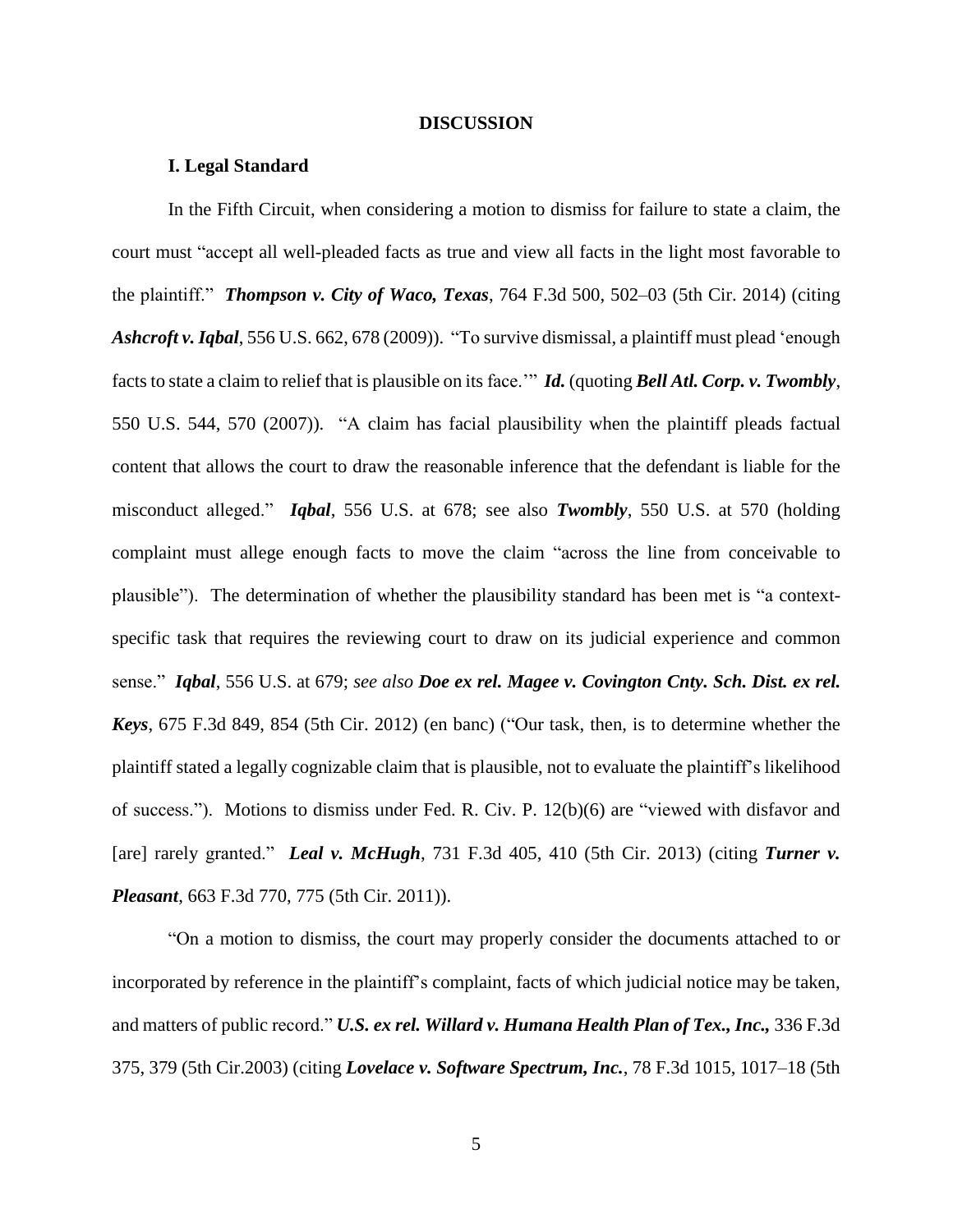Cir.1996)). "A court may take judicial notice of related proceedings and records in cases before the same court." *MacMillan Bloedel Ltd. v. Flintkote Co.*, 760 F.2d 580, 587 (5th Cir. 1985).

#### **II. Legal Analysis**

The Litigation Trustee alleges that, though not an original shareholder, Larry Struthoff ("Struthoff") became a shareholder of OEI in 2010. (ECF No. 11 at ¶ 4.06). From at least 2011 through August 12, 2016 (the "Petition Date"), Struthoff was the majority shareholder and served as a Director and President of OEI. (*Id*.). Tracey Janicke ("Janicke") was a shareholder of OEI and served as a Director and an Officer of OEI. (*Id*.). Debtor's Statement of Financial Affairs states that Struthoff and Janicke owned 63.5% of the issued and outstanding equity interests in OEI. (*Id*.). Plaintiff alleges that Struthoff controlled OEI at all times relevant to the claims made by the Litigation Trustee against DCM. (*Id*.).

The Litigation Trustee alleges that Struthoff was a shareholder, director, and officer of S.W.L. Enterprise, Inc. ("SWL"). (*Id*. at ¶ 4.07). SWL, during it existence, was also owned by Hugh Long ("Long") and Jim Weynand (Weynand"). Struthoff also controlled Olmos Construction, Inc and was the manager of Olmos Companies I, LLC, the company that paid the original retainer of \$200,000 to DCM. (*Id*.). On or about May 19, 2011, Weynand filed suit against OEI and its affiliates, Struthoff, Hugh Long, SWL and Janicke in Bexar County under Cause No. 201CI08332 styled *Jim Weynand v. Olmos Equipment Inc., et al* (the "Weynand Litigation")*.* (*Id*. at ¶ 4.09). The Weynand Litigation principally concerned the dispute between Weynand, Long, and Struthoff over the sale by Weynand, Long and Struthoff of Olmos Construction, Inc. and SWL to OEI. (*Id*.). Weynand contended that Struthoff, Long, and Janicke through their management and control of OEI, breached their fiduciary obligations to Weynand and shorted Weynand approximately \$6,000,000.00 in connection with the transaction through the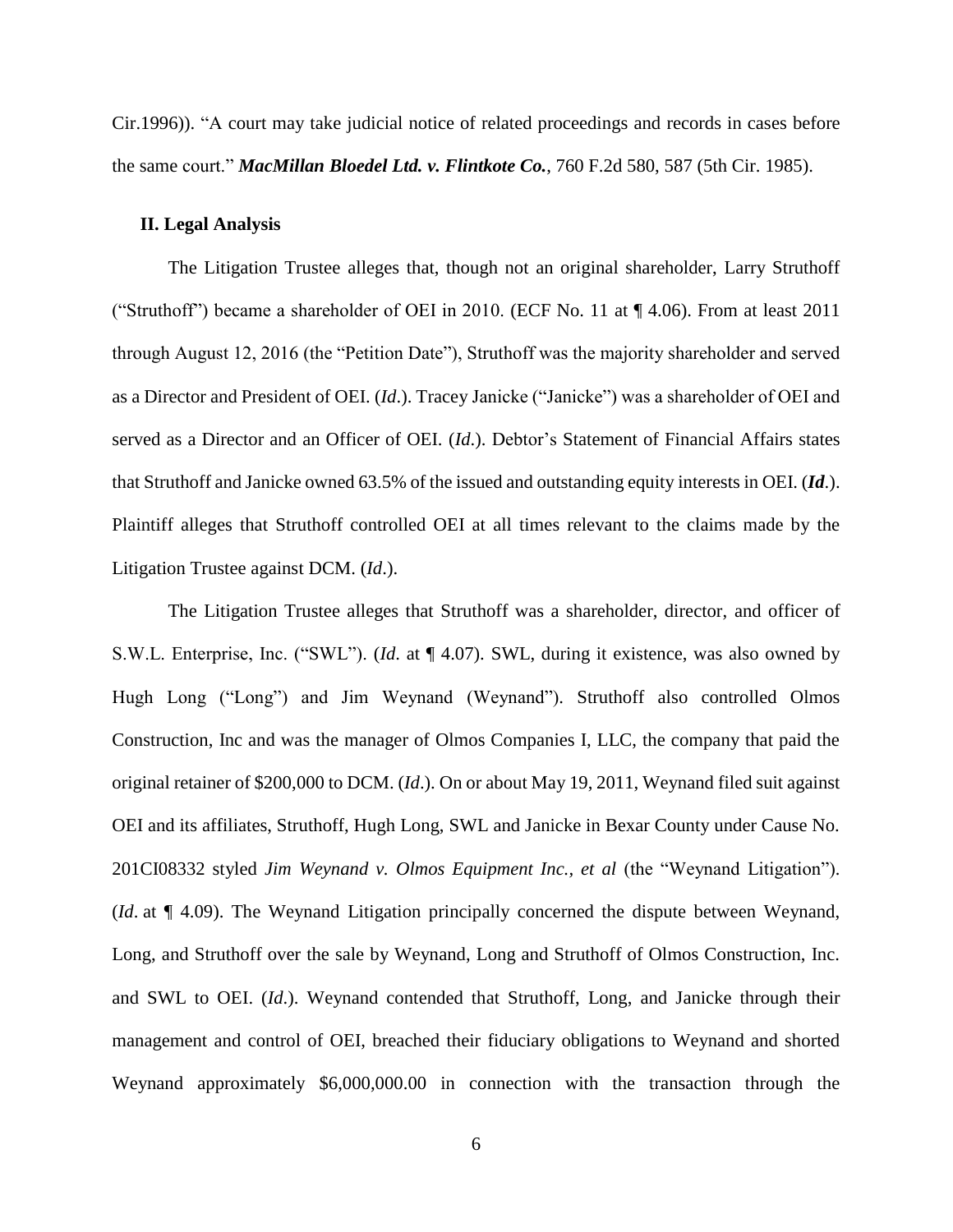manipulation of the books of OEI. (*Id*.) Struthoff directed OEI to pay the legal fees of Struthoff, SWL, and Janicke as well as OLE's legal fees. (*Id*. at ¶ 4.10).

According to the Litigation Trustee, Struthoff took total control of OEI effective November 14, 2011, when all existing shareholders of OEI irrevocably granted their proxy to Struthoff through January 24, 2015 and granted Struthoff control of the management and operations of OEI. (*Id*. at ¶ 4.11). The transfer of control to Struthoff was memorialized by the Written Consent for Special Meetings, Resolutions and Affidavit of the Board of Directors & Shareholders of Olmos Equipment, Inc. to Extend Voting Rights until the 24th day of January, 2015 (the "Control Resolution"):

Whereas, the Corporation have [sic] still been adversely effected by external factors, including the poor economy, labor and materials markets, and decline in the construction market, as well as by internal factors including, internal lawsuits, and external lawsuits. As a consequence the Corporation is unable to meet its financial, legal and contractual obligations, including its ability to pay its accounts payable and payroll and it cannot purchase needed materials necessary for current contractual obligations with its customers. The Corporation is essentially broke and bankrupt.

(*Id*.; Exh. 1)

The Litigation Trustee also alleges that DCM began working on and billing for the representation of Struthoff, SWL, and OEI immediately, but DCM did not formally accept the engagement until August 14, 2015, some 75 days later, when DCM entered into a Legal Representation Agreement with OEI, SWL and Struthoff in connection with the Weynand Litigation (the "DCM Engagement Letter"). (*Id*. at ¶ 5.15; Exh 2). Pursuant to the DCM Engagement Letter, DCM assumed representation of OEI, Struthoff, and the then defunct entity, SWL. The agreement further required that all fees were to be paid "in full no later than thirty days from the date on which the fee statement is received by Clients. . . ." (*Id*.). The DCM Engagement Letter also acknowledged the receipt of a retainer in the amount of \$200,000.00 paid by Olmos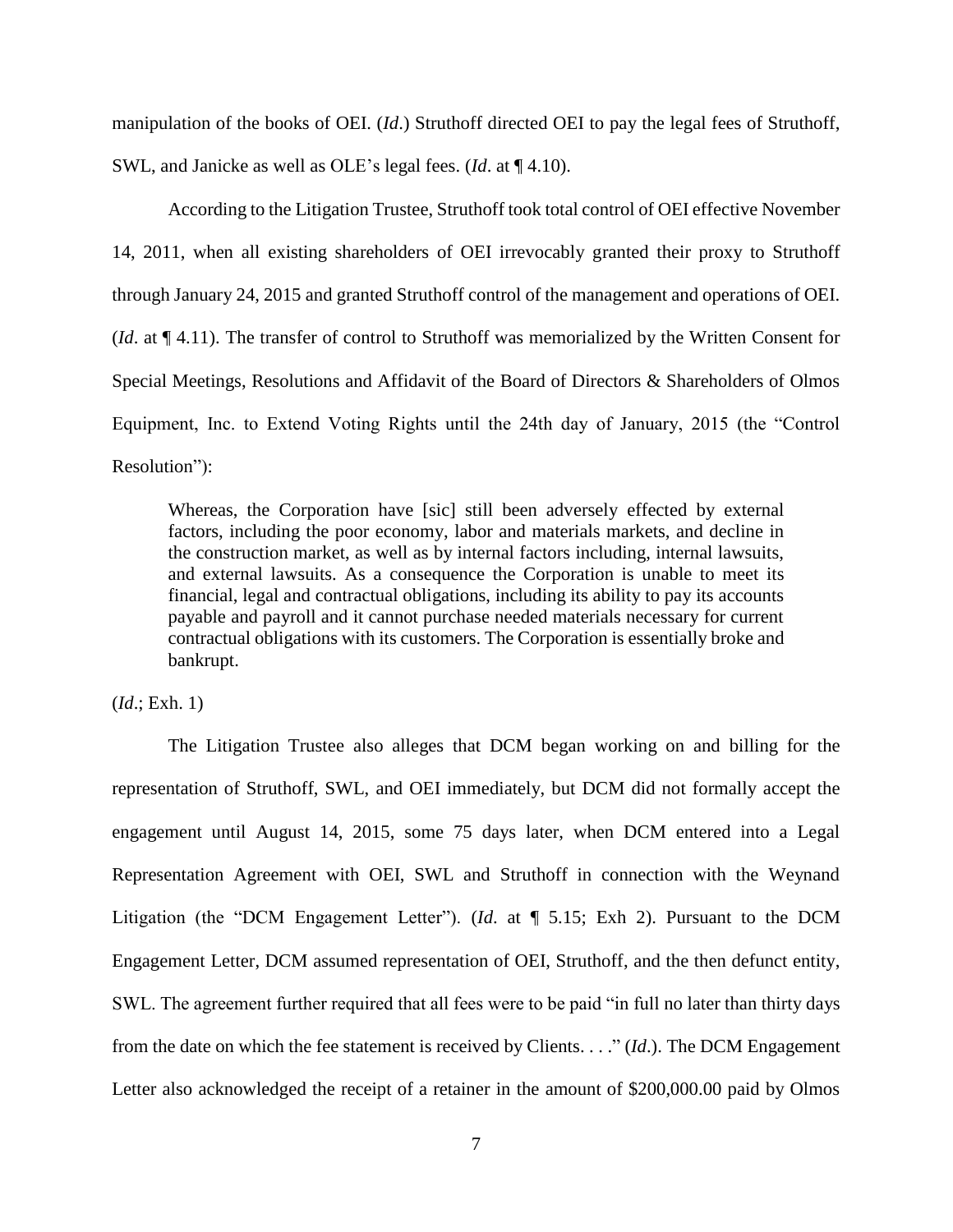Companies 1 LLC, a company wholly owned and controlled by Struthoff, which funds would be used to satisfy the firm's billings through July 2, 2015. (*Id*.). Plaintiff alleges that, at least as of the date of the execution of the DCM Engagement Letter, DCM knew of the limitations under the governing corporate documents on the ability of OEI to pay for the representation of Struthoff and the prohibition against the payment for the representation of SWL. (*Id*.).

Plaintiff alleges that, by DCM's access to the books and records of OEI both before and after the formalization of the engagement of DCM by Struthoff and OEI, DCM was in actual possession of knowledge otherwise only available to those closely involved with the innerworkings of OEI. (*Id*. at ¶ 4.17). In addition to access to information otherwise only available to "insiders" of OEI, DCM knew or should have known at the time that DCM contracted with OEI, Struhtoff, and SWL that the transaction evidenced by the DCM Engagement Letter was not an ordinary course, arms-length transaction and, in fact, was prohibited under the bylaws of OEI. (*Id*.). Plaintiff alleges that DCM, in its election to disregard the governing documents of OEI and the public records on file with the State of Texas, and contract with Struthoff for the representation of the interests of Struthoff and SWL, knowingly and intentionally entered into a transaction that was, from its inception, not arms-length. (*Id*.).

Moreover, Plaintiff alleges that the dealings between DCM and OEI further evidence a less-than-arms-length transaction through the conscious disregard by DCM of the contractual terms of the DCM Engagement Letter, including the acceptance of payments outside of the payment terms proscribed by the DCM Engagement Letter. (*Id*. at ¶ 4.18).

"Following an approximately three month trial, the jury returned a verdict on December 17, 2015, finding that: (1) OEI breached its agreement with Weynand and committed statutory fraud against him, resulting in damages of \$3,400,000.00 and \$68,815.922, respectively; (2)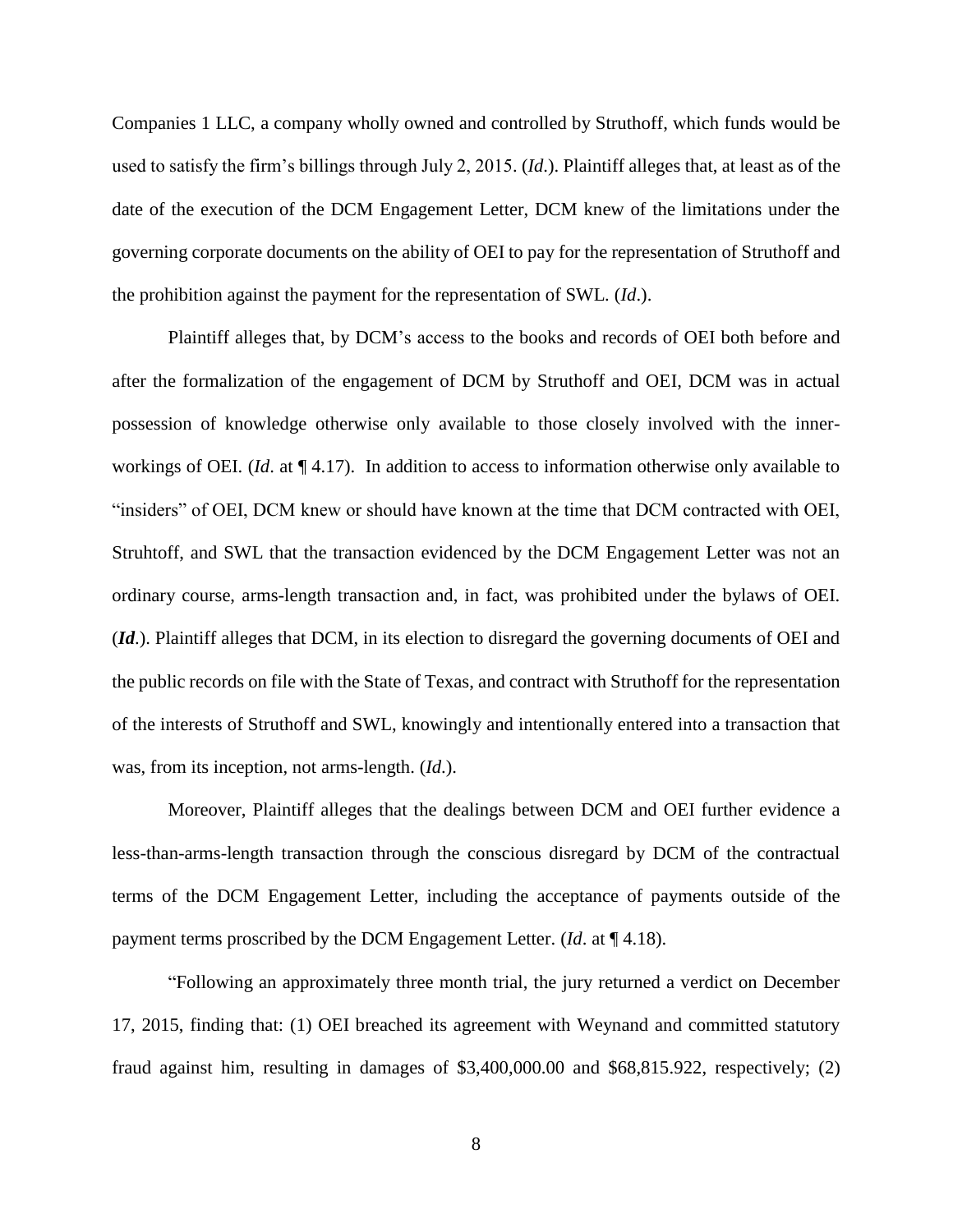Struthoff breached his fiduciary duty to Weynand and breached his fiduciary duty to SWL, resulting in damages of \$233,333.33; and (3) Janicke committed statutory fraud against Weynand, resulting in damages of \$68,815.923." (*Id*. at ¶ 4.20).

Plaintiff alleges that, at the time that DCM assumed representation of Struthoff, SWL and OEI, DCM knew that the financial livelihood of OEI was inextricably tied the success of the defense of Struthoff directly and through SWL and OEI in the Weynand Litigation. (*Id*. at ¶ 4.21). Because of the relationship of DCM to OEI, directly and through Struthoff, DCM had actual knowledge that the acceptance of payments for the legal representation of Struthoff (directly and on behalf of SWL and OEI) was not authorized by the Bylaws of OEI and, if the representation proved unsuccessful, the payment by OEI to DCM violated the Bylaws. (*Id*.) Plaintiff alleges that, at the time of the engagement, DCM was (or should have been) aware of the of insolvency of OEI. (*Id*.).

Plaintiff contends that the Bylaws of OEI only authorize the payment and/or reimbursement of legal fees under limited circumstances: to Struthoff, and only if the representation is "successful." (*Id*. at ¶ 4.22). Though the Control Resolution contemplates the payment of the fees and expenses of Struthoff and Janicke to Chunn, based upon the books and records of OEI made available to the Litigation Trustee, the Bylaws of OEI were never modified to permit payment or reimbursement in the absence of success; a fact which DCM should have been aware at the time of the execution of the DCM Engagement. (*Id*.). Plaintiff alleges that the records of OEI are devoid of any authorization for the hiring of DCM, whether directly or on behalf of Struthoff and/or SWL, or the payment to DCM of the fees incurred in connection with that representation. (*Id*.).

Plaintiff alleges that Struhoff, as the majority shareholder and sole control person of OEI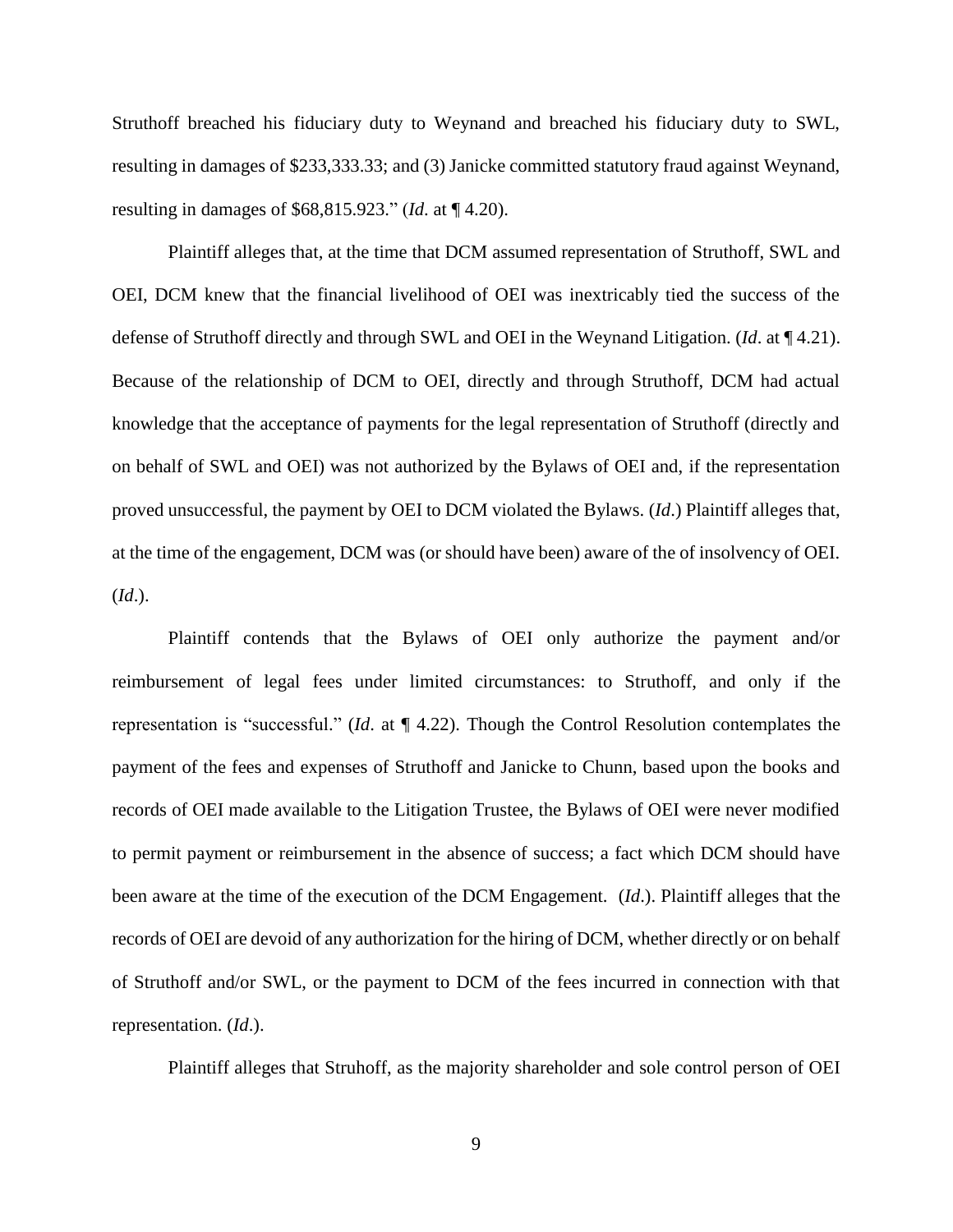and the only remaining shareholder of SWL with successor liability for the alleged breaches of fiduciary duty to Weynand, representation by DCM under the DCM Engagement Letter was substantially for Struthoff's (and SWL's) benefit, and not OEI. (*Id*. at ¶ 4.23). Plaintiff maintains that, even if OEI were authorized to have paid the fees incurred by DCM in connection with the representation of Struthoff (and those controlled by him), which the Litigation Trustee disputes, the Bylaws precluded such payment because the representation was not successful. (*Id*.).

Based upon the billing statements, DEM continued to represent Struthoff, SWL, and OEI, through March 24, 2016. Plaintiff believes that between April 25, 2016 and April 25, 2018, DCM billed an additional \$53,290.98. (*Id*. at ¶ 4.28). Between July 25, 2015 and March 25, 2016, DCM billed OEI a total of \$1,890,656.61 and an additional \$53,290.98 for the period April 25, 2016 through April 25, 2018. (*Id*.). The payments received by DCM were as follows:

- 1. 8/14/2015: \$200,000.00 from Olmos Companies 1LLC;
- 2. 9/10/2015: \$100,000.00 from OEI;
- 3. 10/22/2015: \$100,000.00 from OEI;
- 4. 11/16/2015: \$100,000.00 from OEI;
- 5. 11/20/2015: \$100,000.00 from OEI; and
- 6. 6/30/2016: \$25,000.00 from Struthoff.

(Payments identified at 2 through 5 are collectively referred to as the "OEI Payments"). Plaintiff alleges that the OEI Payments were not made in accordance with the terms of the DCM Engagement Letter. (*Id*. at ¶ 4.28). Plaintiff alleges that based upon a simple liquidation analysis of assets minus liabilities, the receipt by DCM of the OEI Payments in the one-year period preceding the filing of the bankruptcy resulted in DCM receiving more that DCM would have received in a chapter 7 liquidation. (*Id*.).

DCM argues that DCM is neither a statutory nor non-statutory insider. Further, DCM maintains that Plaintiff has not shown that the transaction between DCM and Debtor was not arm's length.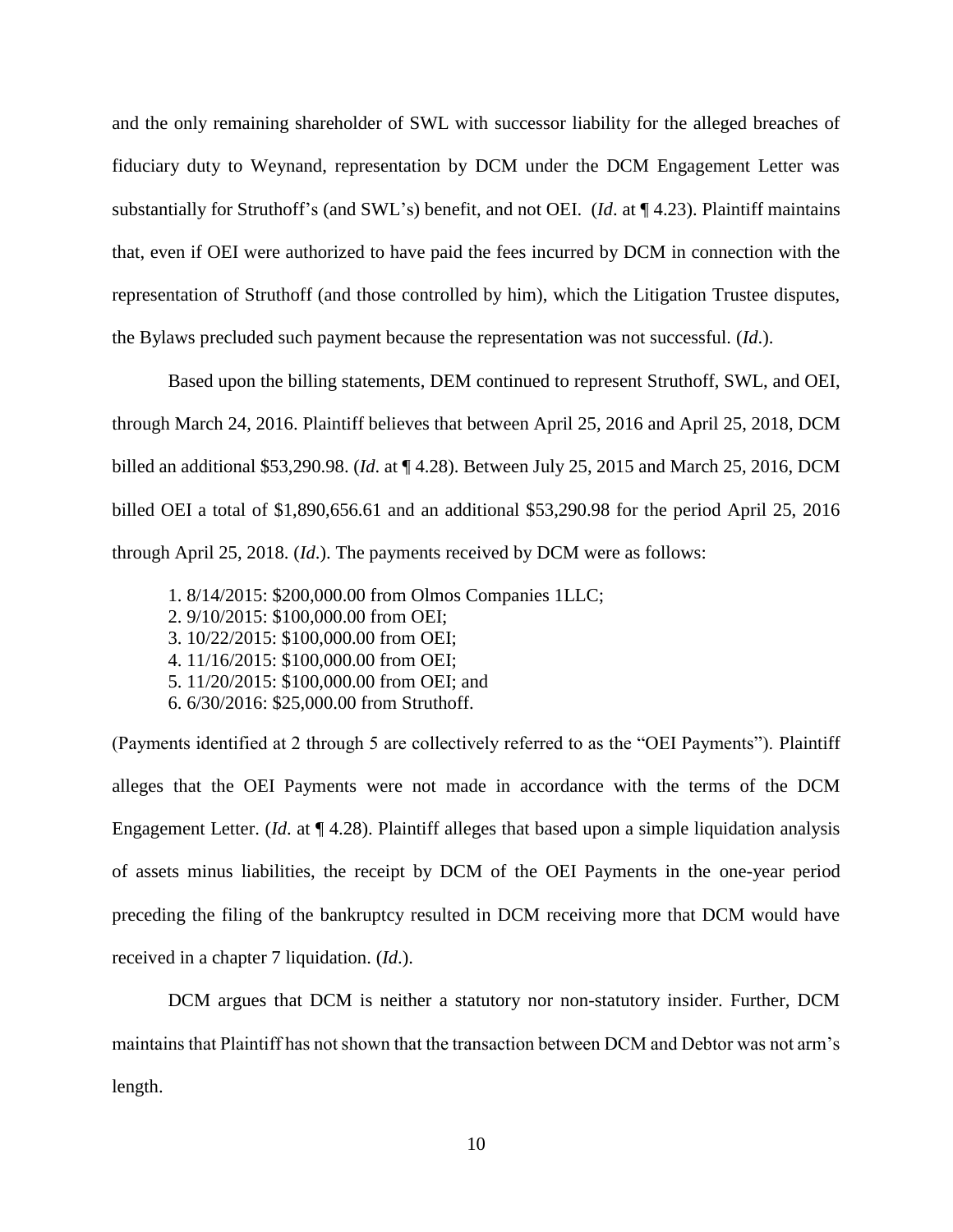Count 1 seeks to avoid the OEI Payments as preferential transfers pursuant to § 547 and to

recover such funds pursuant to § 550. Section 547(b) states that:

**(b)** Except as provided in subsections (c) and (i) of this section, the trustee may avoid any transfer of an interest of the debtor in property--

**(1)** to or for the benefit of a creditor;

**(2)** for or on account of an antecedent debt owed by the debtor before such transfer was made;

**(3)** made while the debtor was insolvent;

**(4)** made--

**(A)** on or within 90 days before the date of the filing of the petition; or

**(B)** between ninety days and one year before the date of the filing of the petition, if such creditor at the time of such transfer was an insider; and

**(5)** that enables such creditor to receive more than such creditor would receive if--

**(A)** the case were a case under chapter 7 of this title;

**(B)** the transfer had not been made; and

**(C)** such creditor received payment of such debt to the extent provided by the provisions of this title.

Section 101(31) defines insider as it relates to a corporation as:

**(31)** The term "insider" includes--

**(A)** if the debtor is an individual--

**(i)** relative of the debtor or of a general partner of the debtor;

**(ii)** partnership in which the debtor is a general partner;

**(iii)** general partner of the debtor; or

**(iv)** corporation of which the debtor is a director, officer, or person in control;

**(B)** if the debtor is a corporation--

**(i)** director of the debtor;

**(ii)** officer of the debtor;

**(iii)** person in control of the debtor;

**(iv)** partnership in which the debtor is a general partner;

**(v)** general partner of the debtor; or

**(vi)** relative of a general partner, director, officer, or person in control of the debtor.

Under § 547(b), Plaintiff is attempting to recover payments from DCM that it received over

the period of 90 days to one year prior to OEI filing bankruptcy. Therefore, to prevail on a

preference for this period, DCM must be classified as an insider. The Court agrees with Defendant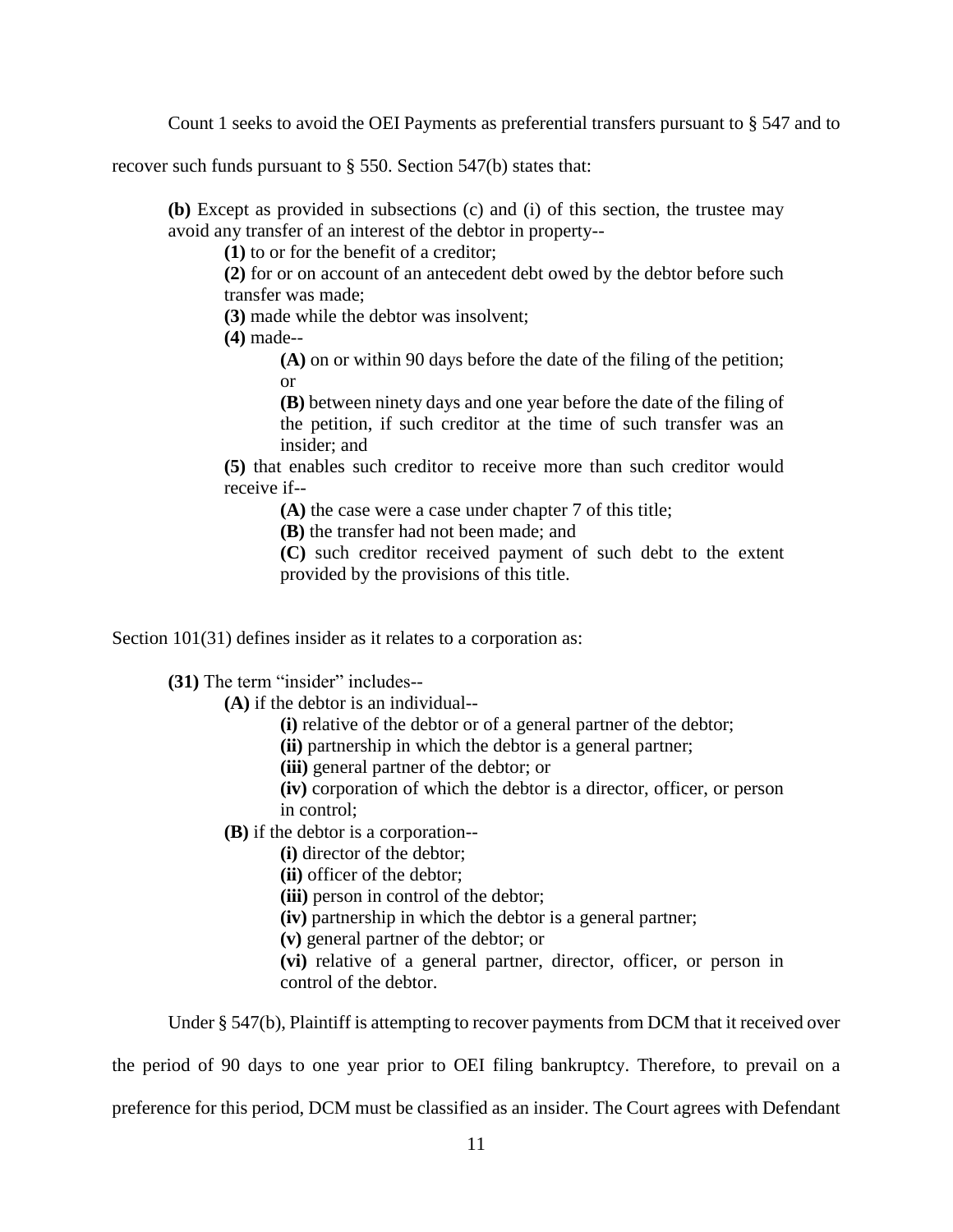that there are no facts in the First Amended Complaint that support any allegation that DCM exerted control over the ongoing business operations of OEI under such that DCM could be defined as an insider under § 101(31). DCM provided legal services, billed, and was partially paid for those services during OEI's business. As such, the Court finds that DCM is not a statutory insider. Therefore, the Court must determine if DCM is a non-statutory insider of OEI. The Fifth Circuit's opinion in *Browning Interests v. Allison (In re Holloway)*, found that non-statutory status is reached when a transferee has a sufficiently close relationship with a debtor, which may be based on control or influence over the debtor, such that any dealings between the transferee and the debtor are not at arm's length. 955 F.2d 1008, 1011 (5th Cir. 1992) (first citing *In re Friedman*, 126 B.R. 63, 70 (9th Cir. B.A.P. 1991); then citing *In re Schuman*, 81 B.R. 583, 586 (9th Cir. B.A.P. 1987); and then citing *In re Lemanski*, 56 B.R. 981, 983 (Bankr. W.D. Wis. 1986) (a transferee "is an insider if, as a matter of fact, he exercises such control or influence over the debtor as to render their transaction not arm's length")).

The Court determined at the hearing on DCM's Motion to Dismiss Plaintiff's Original Complaint that the Litigation Trustee failed to demonstrate that it was plausible that DCM is a non-statutory insider under § 547 because the Litigation Trustee failed to allege that the transactions between DCM and Debtor were not arm's length. The Court granted Plaintiff the opportunity to amend Count 1 to assert enough facts to support the necessary element of his claim, being, that the Debtor OEI and DCM were not operating at arm's length at the time of the challenged transactions. The Court notes that there is no controlling definition of non-statutory insider in the Fifth Circuit because *Holloway*, while instructive, was not a § 547 preference action, but a claim for relief under Tex. Bus. Comm. Code Ann. § 24.006(b). *Holloway***,** 955 F.2d 1010. The Supreme Court recently had a case involving the definition of a non-statutory insider in *U.S.*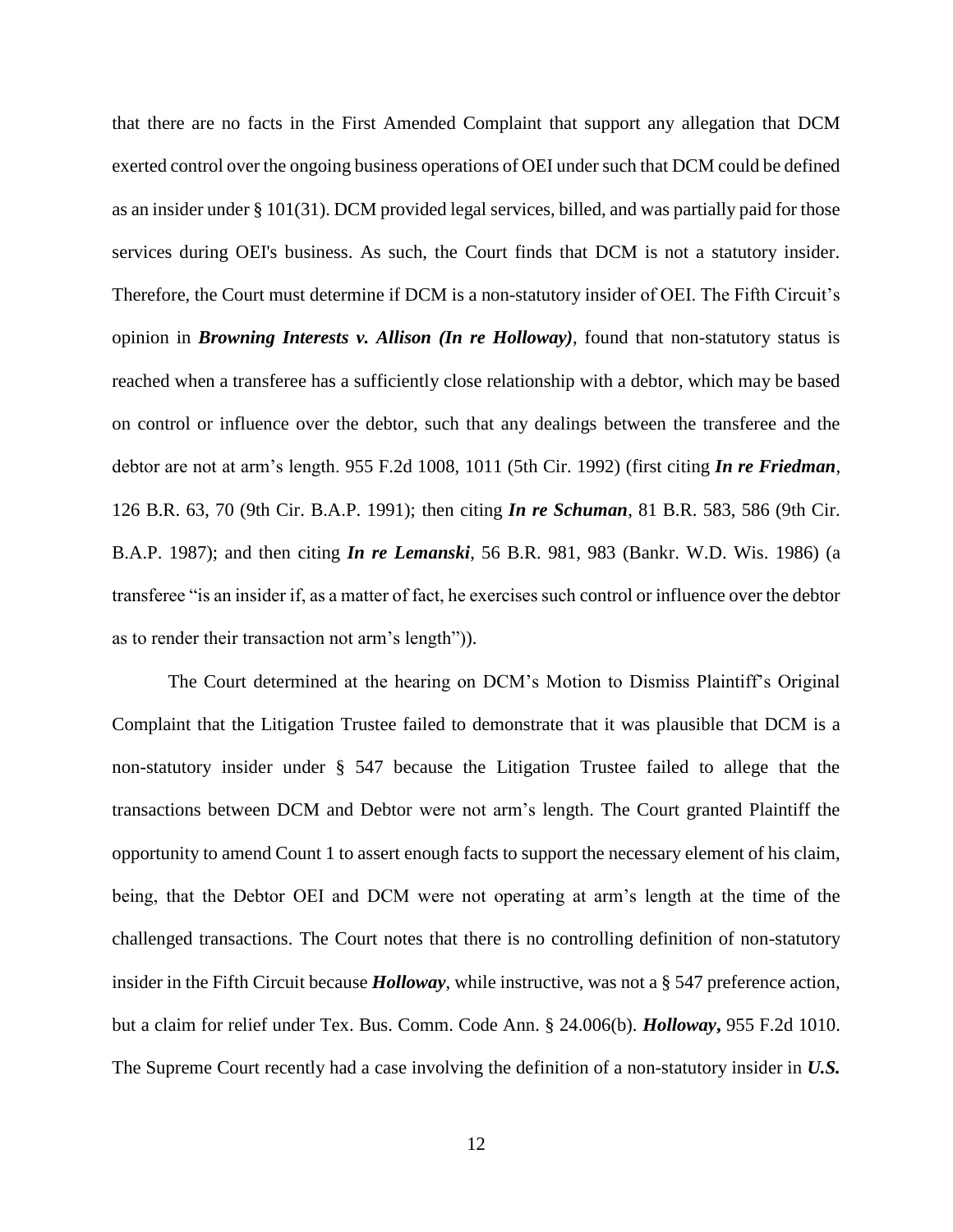*Bank Nat'l Assoc. v. Village at Lakeridge, LLC*, 138 S. Ct. 960 (2018), but only granted certiorari as to the standard for review of a lower court's determination of non-statutory insider status. That said, there are appellate decisions that have considered how to define non-statutory status and the factors applicable to that analysis.

In *Anstine v. Carl Zeiss Meditec (In re U.S. Medical, Inc.)*, 513 F.3d 1272, 1277–78 (10th

Cir. 2008), the Tenth Circuit noted that:

 $\overline{a}$ 

The legislative history for the definition of "insider" states that "[a]n insider is one who has a sufficiently close relationship with the debtor that his conduct is made subject to closer scrutiny than those dealing at arms [sic] length with the debtor." [S.Rep. No. 95-989, at 25 \(1978\),](https://1.next.westlaw.com/Link/Document/FullText?findType=Y&serNum=0100368789&pubNum=0001503&originatingDoc=Ia5b08ef1529111ddb6a3a099756c05b7&refType=TV&originationContext=document&transitionType=DocumentItem&contextData=(sc.UserEnteredCitation)) 1978 U.S.Code Cong. & Admin.News 5787, 5810[; H.R.Rep. No. 95-595, at 312 \(1977\);](https://1.next.westlaw.com/Link/Document/FullText?findType=Y&serNum=0100368790&pubNum=0100014&originatingDoc=Ia5b08ef1529111ddb6a3a099756c05b7&refType=TV&originationContext=document&transitionType=DocumentItem&contextData=(sc.UserEnteredCitation)) *see* Aplee. Br. at 14, 25. "In ascertaining insider status, then, courts have looked to the closeness of the relationship between the parties and to whether any transactions between them were conducted at arm's length." *In re Krehl,* [86 F.3d 737, 742 \(7th Cir.1996\).](https://1.next.westlaw.com/Link/Document/FullText?findType=Y&serNum=1996140580&pubNum=506&originatingDoc=Ia5b08ef1529111ddb6a3a099756c05b7&refType=RP&fi=co_pp_sp_506_742&originationContext=document&transitionType=DocumentItem&contextData=(sc.UserEnteredCitation)#co_pp_sp_506_742) A leading treatise supports this view. 5 Allen N. Resnick & Henry J. Sommer, *Collier on Bankruptcy,* ¶ 547.03[6] (15th rev. ed. 2008) ("The consideration of insider status focuses on two factors: (1) the closeness of the relationship between the parties; and (2) whether the transaction was negotiated at arm's length."). Courts have also assessed the presence or absence of control of the debtor by the creditor and whether the creditor has access to inside information. *See Kunz,* [489 F.3d at 1079;](https://1.next.westlaw.com/Link/Document/FullText?findType=Y&serNum=2012403286&pubNum=506&originatingDoc=Ia5b08ef1529111ddb6a3a099756c05b7&refType=RP&fi=co_pp_sp_506_1079&originationContext=document&transitionType=DocumentItem&contextData=(sc.UserEnteredCitation)#co_pp_sp_506_1079) *Krehl,* [86 F.3d at 743.](https://1.next.westlaw.com/Link/Document/FullText?findType=Y&serNum=1996140580&pubNum=506&originatingDoc=Ia5b08ef1529111ddb6a3a099756c05b7&refType=RP&fi=co_pp_sp_506_743&originationContext=document&transitionType=DocumentItem&contextData=(sc.UserEnteredCitation)#co_pp_sp_506_743) The inquiry then is whether there is a close relationship *and* whether there is anything other than closeness to suggest that any transactions were not conducted at arm's length. *See Krehl,* [86 F.3d at 742.](https://1.next.westlaw.com/Link/Document/FullText?findType=Y&serNum=1996140580&pubNum=506&originatingDoc=Ia5b08ef1529111ddb6a3a099756c05b7&refType=RP&fi=co_pp_sp_506_742&originationContext=document&transitionType=DocumentItem&contextData=(sc.UserEnteredCitation)#co_pp_sp_506_742)

(internal footnotes omitted). The Tenth Circuit ruled that to be a non-statutory insider that the

relationship between the debtor and creditor be not only close, but that is also at less than arm's length. *Id*. at 1278. Notably, the Tenth Circuit also held that, as to the issue of "actual control," if a party could prove that a creditor dictates corporate policy and the disposition of corporate assets, then such a level of control would make the creditor a statutory insider, and not a non-statutory insider. *Id*. at 1279.<sup>3</sup> DCM argues that at most DCM and OEI had a contractual relationship at the

<sup>3</sup> *See also In re Winstar Comm., Inc.*, 554 F.3d 382, (3d Cir. 2013) ( "We agree with Lucent that actual control (or its close equivalent) is necessary for a person or entity to constitute an insider under [§ 101\(31\)'](https://1.next.westlaw.com/Link/Document/FullText?findType=L&pubNum=1000546&cite=11USCAS101&originatingDoc=Ia299ed23f21311ddb5cbad29a280d47c&refType=RB&originationContext=document&transitionType=DocumentItem&contextData=(sc.DocLink)#co_pp_e55f000000452)s "person in control" language. However, a finding of such control is not necessary for an entity to be a non-statutory insider."). *See also*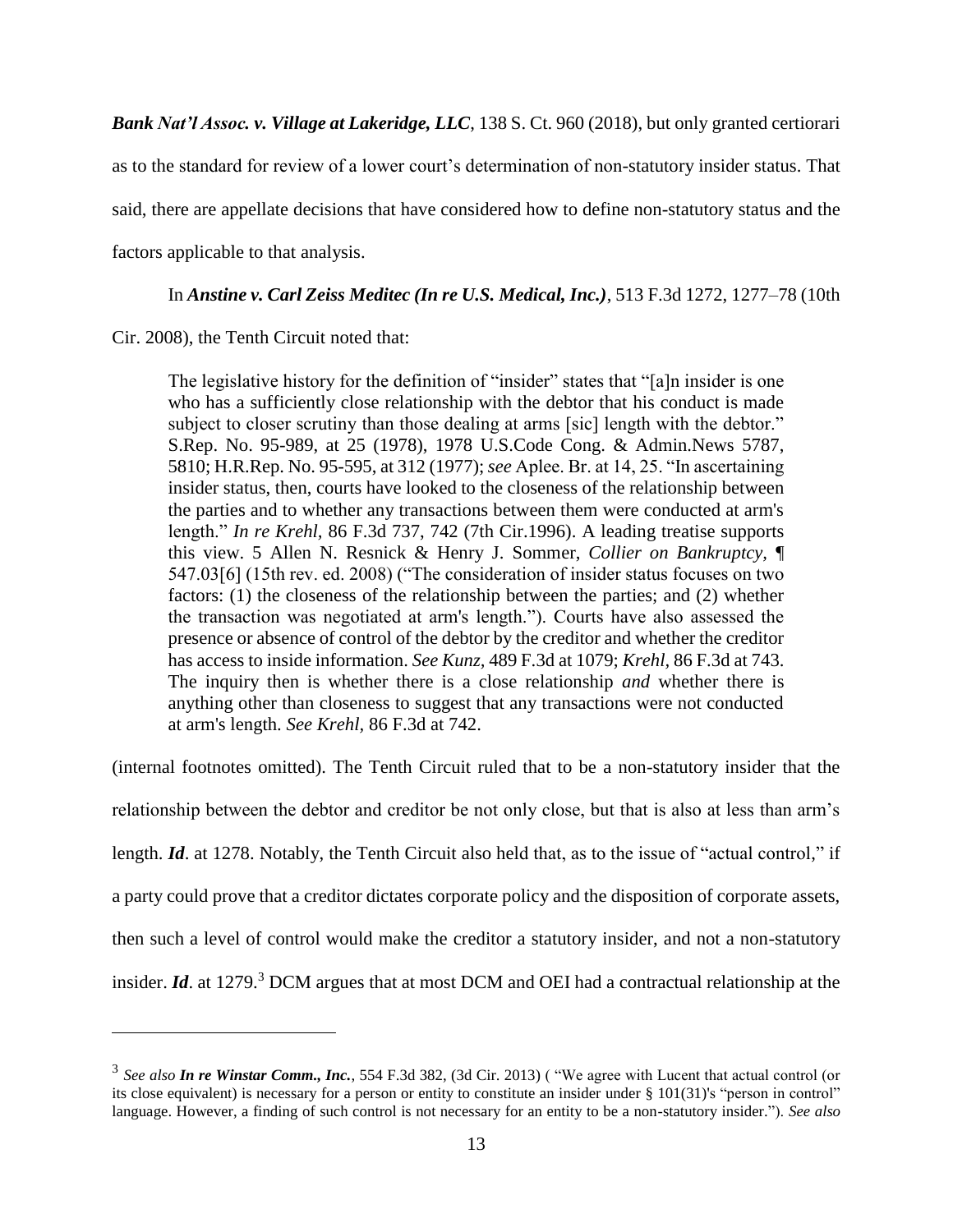time the engagement letter was signed. Further, there are no allegations of a pre-existing relationship between DCM and Debtor other than Plaintiff's assertion that DCM conducted a due diligence examination of OEI roughly 75 days before agreeing to represent Debtor. As such, accepting Plaintiff's allegations as true, the Court cannot discern how the attorney–client relationship and agreement between OEI and DCM is any different than any attorney–client relationship. The fact that Debtor was in financial distress at the time of engagement and subsequent payments is not different than any other situation where a party is threatened with suit with a potential loss resulting in bankruptcy.

As noted herein, there is a dearth of case law construing non-statutory insider status within the Fifth Circuit and other federal courts. Not surprisingly, the Parties did not provide, nor did this Court identify, cases dealing with a law firm representing multiple parties, including a chapter 7 debtor, where a preference is alleged as to counsel's fees. There are appellate opinions dealing with non-statutory insiders and none are factually similar to the case at bar. That said, the courts' analysis is consistent. In *U.S. Medical, Inc.*, the insider status at issue involved the CEO of debtor's creditor being appointed to debtor's board in accordance with a stock-purchase agreement. 531 F.3d at 1274. During the relevant preference period, creditor received sporadic payments and inventory returns from debtor. *Id*. The bankruptcy court focused on the closeness between creditor and debtor, but the Tenth Circuit noted that despite that finding, there was no evidence that creditor's representative controlled or exercised any undue influence on the debtor. *Id*. The trustee in *U.S. Medical, Inc.* argued that because creditor was on debtor's board, and had access to information only known to debtor's board, that that knowledge enabled creditor to take advantage

*In re U.S. Med.,* [531 F.3d at 1279](https://1.next.westlaw.com/Link/Document/FullText?findType=Y&serNum=2016528028&pubNum=0000506&originatingDoc=Ia299ed23f21311ddb5cbad29a280d47c&refType=RP&fi=co_pp_sp_506_1279&originationContext=document&transitionType=DocumentItem&contextData=(sc.DocLink)#co_pp_sp_506_1279) ("A finding of actual control by the bankruptcy court would make Creditor a statutory insider and would avoid the question of whether it was a non-statutory insider altogether").(internal footnote omitted).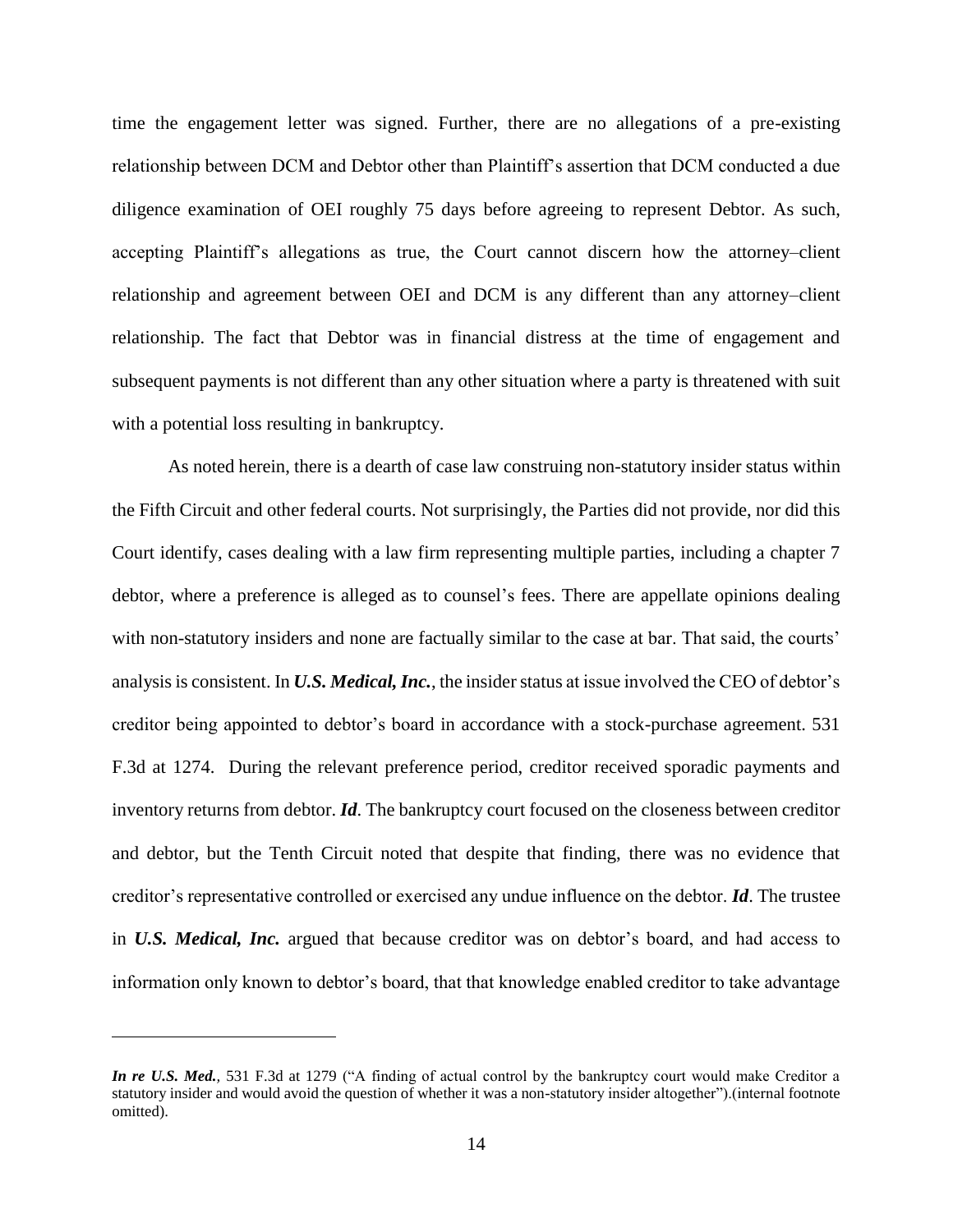of debtor's financial situation. *Id*. at 1281. The Tenth Circuit found that access to inside information alone was insufficient alone to support a finding of non-statutory insider status without a showing of how the creditor used and benefitted from that knowledge. *Id*.

In *Stalnaker v. Gratton (In re Rosen Auto Leasing)*, 346 B.R. 798, 801 (8th Cir. B.A.P. 2006), the debtor's chairman, Rosen, and Gratton were social friends first and then Gratton began loaning Rosen money for his auto business. Gratton also purchased shares in debtor's business and loaned debtor \$300,000 with a promissory note serving as the basis for repayment. *Id*. Gratton did not serve on debtor's board, nor did he have voting rights, and had limited knowledge of the debtor's financial situation. *Id*. Debtor was unable to make payments under the promissory note and Gratton and the Rosen entered into a series of unsecured transactions in which Gratton continued to loan Rosen money. *Id*. at 802. Rosen did grant Gratton a security interest in his condominium as security for repayment. *Id*. The corporate debtor and chairman of the debtor each filed bankruptcy and the two cases were consolidated. *Id*. at 803. The trustee argued that the granting of the security interest in the condominium was a preference under § 547 because Gratton was an insider of debtor and because Gratton had required debtor to repay its obligation to Gratton.

*Id*. at 804. The court found that:

In the instant case, the [bankruptcy] court determined that Mr. Gratton was not an insider of either Mr. Rosen or Rosen Auto. Mr. Gratton had a prior social relationship with Mr. Rosen which had soured years before the transactions in dispute occurred. He had a debtor-creditor relationship with Rosen Auto and with Mr. Rosen as a result of the personal guarantee. Mr. Gratton demanded payment and received the Check from Rosen Auto. At Mr. Rosen's suggestion, Mr. Gratton endorsed the Check to Mr. Rosen in exchange for the Personal Note and the lien on the condominium. Mr. Gratton never exerted control over Rosen Auto or Mr. Rosen, nor did he have any relationship with either other than a debtor-creditor relationship at all relevant times. The bankruptcy court correctly determined that Mr. Gratton was not an insider of either debtor.

*Id*.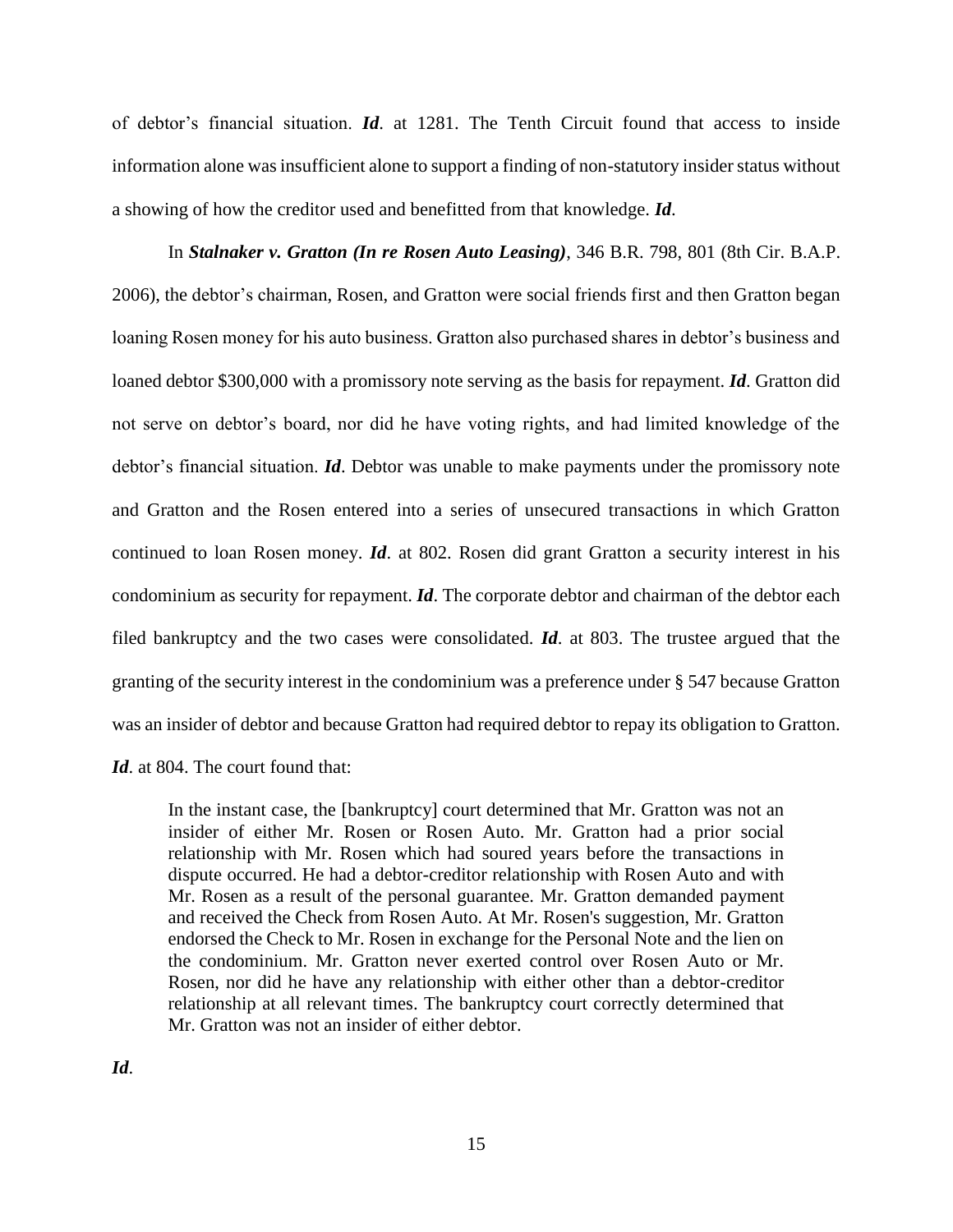In *Holloway*, the Fifth Circuit considered whether a creditor and also former wife of a debtor could be considered an insider under Tex. Bus. Comm. Code Ann. § 24.006(b). *Holloway* at 1010. For guidance on the issue, the Fifth Circuit also examined the definition of insider under § 101(31) of the Bankruptcy Code and the related case law:

The cases which have considered whether insider status exists generally have focused on two factors in making that determination: (1) the closeness of the relationship between the transferee and the debtor; and (2) whether the transactions between the transferee and the debtor were conducted at arm's length. *E.g., [In re](https://1.next.westlaw.com/Link/Document/FullText?findType=Y&serNum=1991082736&pubNum=164&originatingDoc=Ie3a92c8981e111d98c82a53fc8ac8757&refType=RP&fi=co_pp_sp_164_70&originationContext=document&transitionType=DocumentItem&contextData=(sc.UserEnteredCitation)#co_pp_sp_164_70)  Friedman,* [126 B.R. 63, 70 \(9th Cir.B.A.P.1991\)](https://1.next.westlaw.com/Link/Document/FullText?findType=Y&serNum=1991082736&pubNum=164&originatingDoc=Ie3a92c8981e111d98c82a53fc8ac8757&refType=RP&fi=co_pp_sp_164_70&originationContext=document&transitionType=DocumentItem&contextData=(sc.UserEnteredCitation)#co_pp_sp_164_70) ("insider status may be based on a professional or business relationship with the debtor, in addition to the Code's per se classifications, where such relationship compels the conclusion that the individual or entity has a relationship with the debtor, close enough to gain advantage attributable simply to affinity rather than to the course of business dealings between the parties"); *In re Schuman,* [81 B.R. 583, 586 \(9th](https://1.next.westlaw.com/Link/Document/FullText?findType=Y&serNum=1988015892&pubNum=164&originatingDoc=Ie3a92c8981e111d98c82a53fc8ac8757&refType=RP&fi=co_pp_sp_164_586&originationContext=document&transitionType=DocumentItem&contextData=(sc.UserEnteredCitation)#co_pp_sp_164_586)  [Cir.B.A.P.1987\)](https://1.next.westlaw.com/Link/Document/FullText?findType=Y&serNum=1988015892&pubNum=164&originatingDoc=Ie3a92c8981e111d98c82a53fc8ac8757&refType=RP&fi=co_pp_sp_164_586&originationContext=document&transitionType=DocumentItem&contextData=(sc.UserEnteredCitation)#co_pp_sp_164_586) ("The tests developed by the courts in determining who is an insider focus on the closeness of the parties and the degree to which the transferee is able to exert control or influence over the debtor."); *[In re Benson](https://1.next.westlaw.com/Link/Document/FullText?findType=Y&serNum=1986107566&pubNum=164&originatingDoc=Ie3a92c8981e111d98c82a53fc8ac8757&refType=RP&fi=co_pp_sp_164_229&originationContext=document&transitionType=DocumentItem&contextData=(sc.UserEnteredCitation)#co_pp_sp_164_229),* 57 B.R. 226, [229 \(Bankr.N.D.Ohio 1986\)](https://1.next.westlaw.com/Link/Document/FullText?findType=Y&serNum=1986107566&pubNum=164&originatingDoc=Ie3a92c8981e111d98c82a53fc8ac8757&refType=RP&fi=co_pp_sp_164_229&originationContext=document&transitionType=DocumentItem&contextData=(sc.UserEnteredCitation)#co_pp_sp_164_229) (an insider may be anyone "whose close relationship with the debtor subjects transactions made between the two parties to careful scrutiny"); *In re Lemanski,* [56 B.R. 981, 983 \(Bankr.W.D.Wis.1986\)](https://1.next.westlaw.com/Link/Document/FullText?findType=Y&serNum=1986107369&pubNum=164&originatingDoc=Ie3a92c8981e111d98c82a53fc8ac8757&refType=RP&fi=co_pp_sp_164_983&originationContext=document&transitionType=DocumentItem&contextData=(sc.UserEnteredCitation)#co_pp_sp_164_983) (a transferee "is an insider if, as a matter of fact, he exercises such control or influence over the debtor as to render their transaction not arms-length"); *[In re Montanino](https://1.next.westlaw.com/Link/Document/FullText?findType=Y&serNum=1981150794&pubNum=164&originatingDoc=Ie3a92c8981e111d98c82a53fc8ac8757&refType=RP&fi=co_pp_sp_164_310&originationContext=document&transitionType=DocumentItem&contextData=(sc.UserEnteredCitation)#co_pp_sp_164_310),* 15 B.R. [307, 310 \(Bankr.D.N.J.1981\)](https://1.next.westlaw.com/Link/Document/FullText?findType=Y&serNum=1981150794&pubNum=164&originatingDoc=Ie3a92c8981e111d98c82a53fc8ac8757&refType=RP&fi=co_pp_sp_164_310&originationContext=document&transitionType=DocumentItem&contextData=(sc.UserEnteredCitation)#co_pp_sp_164_310) (an insider "is one who has such a relationship with the debtor that their dealing with one another cannot be characterized as an arm'slength transaction").

*Id*. at 1011. As to the first prong, the Court found that the closeness of the relationship between creditor and debtor maintained a close relationship because they used to be married to each other, they stayed in frequent contact with each other, they sought to protect each other from the litigation ensuing in debtor's bankruptcy, and creditor testified she made the loan to the debtor due to the impact debtor's hardships were having on their children. *Id.* ay 1011–12. In examining whether the subject transactions were conducted at arm's length, the Fifth Circuit identified a number of facts as relative to such determination. First, the loans were initially unsecured by any collateral, despite knowing that the debtor was insolvent. *Id.* at 1012. Moreover, despite such knowledge,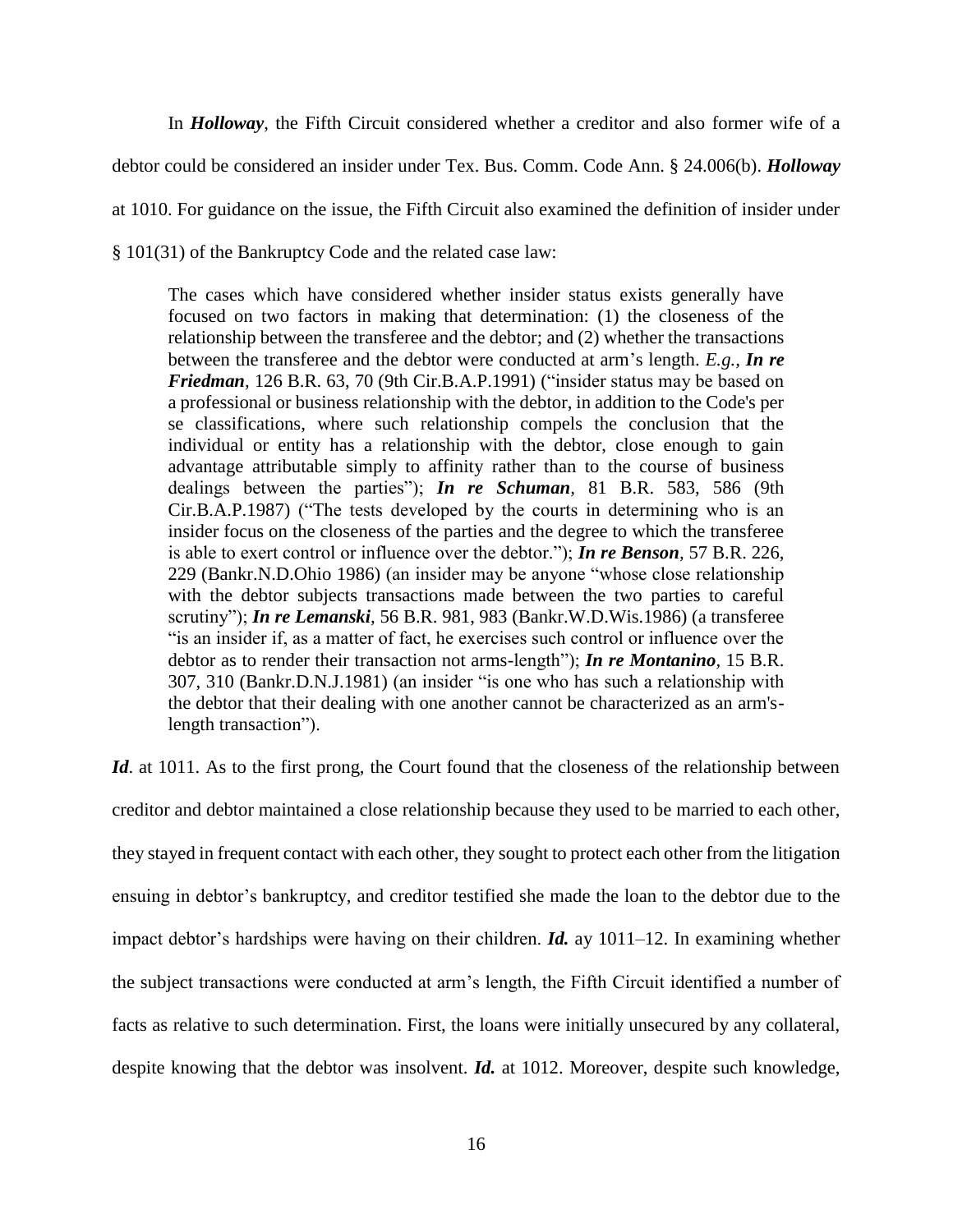when she received and recorded the corresponding security agreement, she did not perfect such security interest or assert a claim until after debtor filed bankruptcy and another claimed moved to lift the automatic stay. *Id.* Next, the Fifth Circuit found that the loans from creditor to debtor were not commercially motivated; rather, the loans were made to mitigate damage caused to her children by her husband's involvement in litigation. *Id.* The Fifth Circuit also noted that no prudent lender would have made such loans under such circumstances. *Id.* Finally, the Fifth Circuit found that debtor, who otherwise had no reason or standing to become involved in the dispute regarding creditor's claim, did not remain disinterested and affirmatively sided with creditor. *Id. 4*

In *In re Village at Lakeridge, LLC*, 814 F.3d 993, 997 (9th Cir. 2016), *aff'd*, 138 S. Ct. 960 (2018), the Ninth Circuit found that debtor, Village at Lakeridge, LLC ("Lakeridge"), had only one member: MBP Equity Partners 1, LLC ("MBP") who was managed by a board of five members, one of whom is Kathie Bartlett. *Id*. Bartlett shared a close business and personal relationship with Rabkin, which was unrelated to Bartlett's position with MBP. *Id*. MBP's board decided to sell MBP's unsecured claim. *Id*. Bartlett approached Rabkin with an offer to sell the claim. *Id*. Rabkin purchased the claim for \$5,000. *Id*. In its Disclosure Statement, Lakeridge classified Rabkin's claim as a "Class 3 general unsecured claim", which then became a non-insider claim for purposes of voting in favor of the plan under  $\S 1129(a)(10)$ .<sup>5</sup> Without Rabkin's affirmative vote, Lakeridge could not confirm the plan because it had no other impaired accepting non-insider votes. *Id*. A creditor to the plan, U.S. Bank, objected to the plan and moved to have

<sup>4</sup> In examining whether the transaction at issue was conducted at arm's length, the Fifth Circuit concluded that evidence of direct control over the debtor's financial affairs was not necessary and that an inference that a creditor is in a position to exert influence over the debtor is sufficient to find that the a transaction was not conducted at arm's length. *Holloway*, 955 F.2d at 1013.

<sup>&</sup>lt;sup>5</sup>If a class of claims is impaired under the plan, at least one class of claims that is impaired under the plan has accepted the plan, determined without including any acceptance of the plan by any insider.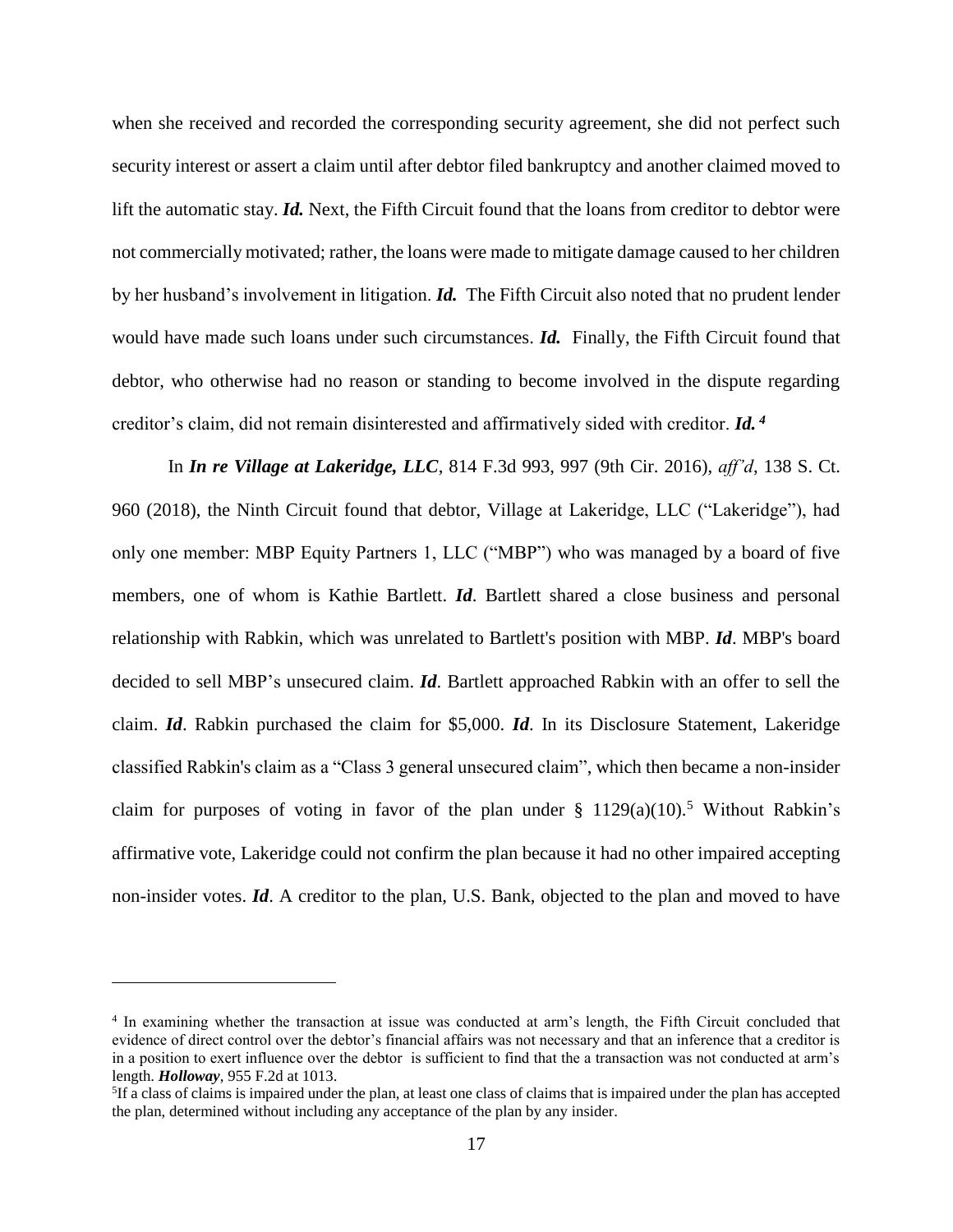Rabkin's vote not counted, arguing that his claim was both a non-statutory and statutory insider

and could not be counted for purposes of plan confirmation. <sup>6</sup> The Ninth Circuit disagreed. In doing

so, the court adopted prior holdings of other courts in finding that:

Non-statutory insiders are the functional equivalent of statutory insiders and, therefore, must fall within the ambit of [§ 101\(31\).](https://1.next.westlaw.com/Link/Document/FullText?findType=L&pubNum=1000546&cite=11USCAS101&originatingDoc=I694683c3cf9a11e5a807ad48145ed9f1&refType=RB&originationContext=document&transitionType=DocumentItem&contextData=(sc.UserEnteredCitation)#co_pp_e55f000000452) *See [In re Winstar Commc'ns,](https://1.next.westlaw.com/Link/Document/FullText?findType=Y&serNum=2017990374&pubNum=0000506&originatingDoc=I694683c3cf9a11e5a807ad48145ed9f1&refType=RP&fi=co_pp_sp_506_395&originationContext=document&transitionType=DocumentItem&contextData=(sc.UserEnteredCitation)#co_pp_sp_506_395)  Inc.,* [554 F.3d at 395.](https://1.next.westlaw.com/Link/Document/FullText?findType=Y&serNum=2017990374&pubNum=0000506&originatingDoc=I694683c3cf9a11e5a807ad48145ed9f1&refType=RP&fi=co_pp_sp_506_395&originationContext=document&transitionType=DocumentItem&contextData=(sc.UserEnteredCitation)#co_pp_sp_506_395) A creditor is not a non-statutory insider unless: (1) the closeness of its relationship with the debtor is comparable to that of the enumerated insider classifications in [§ 101\(31\),](https://1.next.westlaw.com/Link/Document/FullText?findType=L&pubNum=1000546&cite=11USCAS101&originatingDoc=I694683c3cf9a11e5a807ad48145ed9f1&refType=RB&originationContext=document&transitionType=DocumentItem&contextData=(sc.UserEnteredCitation)#co_pp_e55f000000452) and [\(2\)](https://1.next.westlaw.com/Link/Document/FullText?findType=L&pubNum=1000546&cite=11USCAS101&originatingDoc=I694683c3cf9a11e5a807ad48145ed9f1&refType=RB&originationContext=document&transitionType=DocumentItem&contextData=(sc.UserEnteredCitation)#co_pp_58730000872b1) the relevant transaction is negotiated at less than arm's length. *[See Anstine v. Carl Zeiss Meditec AG \(In re U.S. Med., Inc.\),](https://1.next.westlaw.com/Link/Document/FullText?findType=Y&serNum=2016528028&pubNum=0000506&originatingDoc=I694683c3cf9a11e5a807ad48145ed9f1&refType=RP&fi=co_pp_sp_506_1277&originationContext=document&transitionType=DocumentItem&contextData=(sc.UserEnteredCitation)#co_pp_sp_506_1277)* [531 F.3d 1272, 1277 \(10th Cir.2008\).](https://1.next.westlaw.com/Link/Document/FullText?findType=Y&serNum=2016528028&pubNum=0000506&originatingDoc=I694683c3cf9a11e5a807ad48145ed9f1&refType=RP&fi=co_pp_sp_506_1277&originationContext=document&transitionType=DocumentItem&contextData=(sc.UserEnteredCitation)#co_pp_sp_506_1277) A court cannot assign non-statutory insider status to a creditor simply because it finds the creditor and debtor share a close relationship. *See id.* [at 1277–78.](https://1.next.westlaw.com/Link/Document/FullText?findType=Y&serNum=2016528028&pubNum=0000506&originatingDoc=I694683c3cf9a11e5a807ad48145ed9f1&refType=RP&fi=co_pp_sp_506_1277&originationContext=document&transitionType=DocumentItem&contextData=(sc.UserEnteredCitation)#co_pp_sp_506_1277)

*Id*. at 1001 (internal footnote omitted). The Ninth Circuit found that Rabkin did not fall within the

ambit of a non-statutory insider:

Rather, the evidence shows Rabkin had little knowledge of Lakeridge—or its sole member MBP—prior to acquiring MBP's unsecured claim, much less access to inside information. Rabkin does not control MBP or Lakeridge, nor does Lakeridge or MBP have any control over Rabkin. U.S. Bank has shown that Rabkin had a close personal and business relationship with Bartlett, and that Bartlett approached Rabkin, and only Rabkin, with an offer to sell MBP's claim. However, Bartlett does not control MBP or Lakeridge. Rather, Bartlett was one of MBP's five managing members, all of whom discussed potential buyers and agreed to offer the claim to Rabkin. Rabkin did not know, and had no relationship with, the remaining four managing members of MBP.

*Id*. at 1002.

 $\overline{a}$ 

The Supreme Court granted certiorari to determine whether de novo or for clear error

standard of review applies to a lower court's determination of insider status. *U.S. Bank Nat'l* 

*Assoc. v. The Village at Lakeridge, LLC*, 138 S. Ct. 960, 963 (2018). The Court held that, in the

instance of the Ninth Circuit's test, a clear-error standard should apply. *Id*. The Court did not rule

 $6$  Section 1126(e) states that "On request of a party in interest, and after notice and a hearing, the court may designate any entity whose acceptance or rejection of such plan was not in good faith, or was not solicited or procured in good faith or in accordance with the provisions of this title."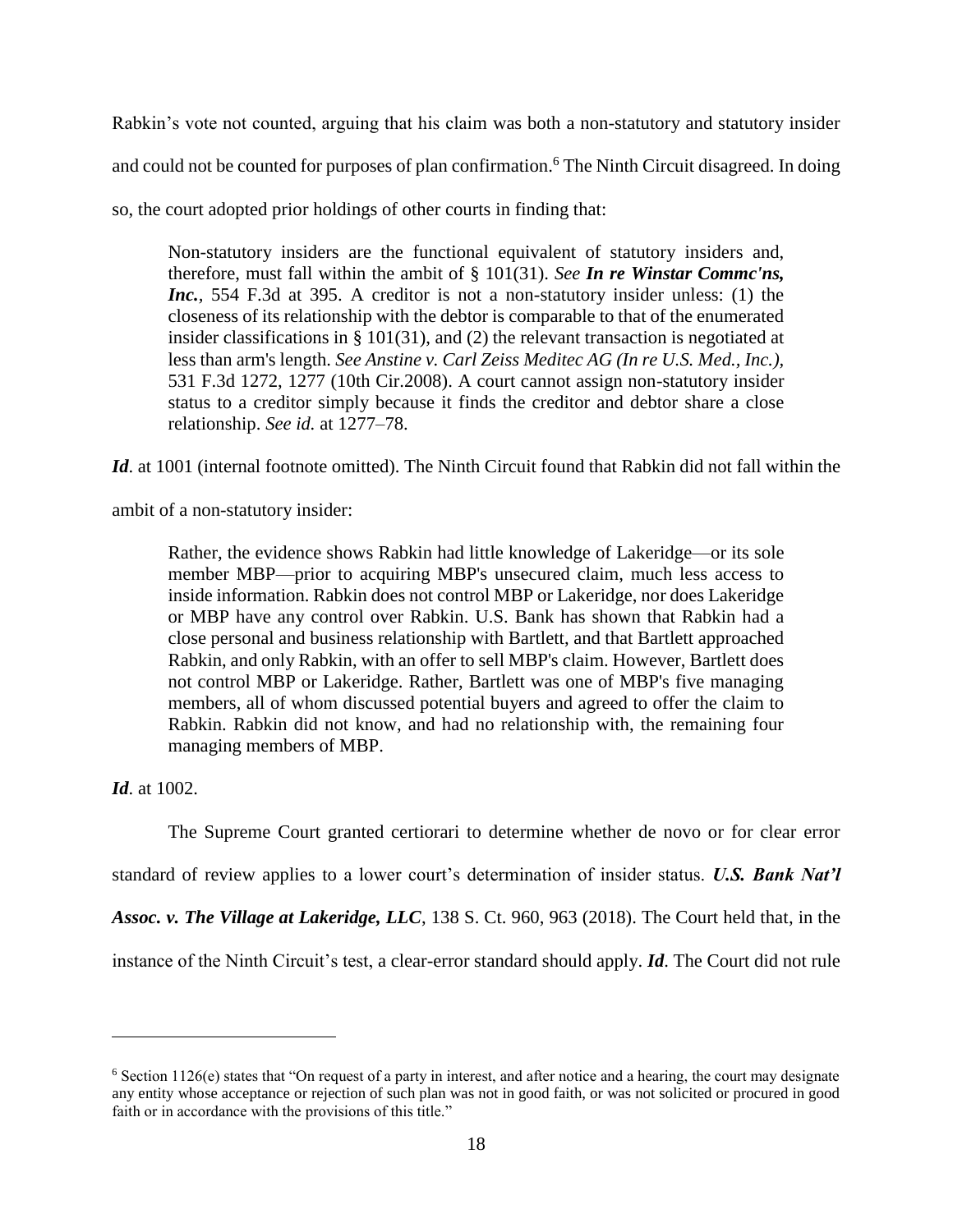on what constitutes a non-insider for purposes of the Code other than to acknowledge what other courts have held to be the proper definition. 7

DCM argues that the Trustee's First Amended Complaint only alleges that a contractual relationship existed between DCM and Debtor, along with SWL and Larry Struthoff, an officer, director and shareholder of the Debtor, as parties to the "Legal Representation Agreement" dated August 14, 2015. ( ECF No. 12 at 5). DCM argues that an attorney–client relationship was entered in the ordinary course of business of the parties for DCM to provide legal services to the Debtor, and the others, on the eve of a pending trial by DCM in exchange for payment for those services by Debtor, SWL, and Larry Struthoff. (*Id*.). DCM maintains that it was engaged to perform particularized legal tasks and for specific purposes, namely, to defend at a trial in a few weeks coming, each of OEI, Struthoff and SWL from the \$8,000,000.00 - plus claims of Plaintiff Weynand. (*Id*. at 6).

DCM notes that the First Amended Complaint refers to the OEI Bylaws, which are attached to the Complaint as Exhibit 3, and Trustee's conclusion that a supposed violation of the Bylaws occurred, but the Trustee fails to support his conclusions and provide factual content by identifying and specifying the applicable provision(s) and section(s) of the Bylaws that were allegedly violated. (*Id*. at 7). Moreover, DCM argues that notwithstanding the Trustee's contention that the corporate documents limit what DCM and its clients could do, the November 14, 2011 Shareholders and Directors Resolutions were unanimously approved by the owners and managers

 $\sigma$  "The Court's discussion of the standard of review thus begs the question of what the appropriate test for determining non-statutory insider status is. I do not seek to answer that question, as the Court expressly declined to grant certiorari on it. I have some concerns with the Ninth Circuit's test, however, that would benefit from additional consideration by the lower courts." *Id*. at 970 (Sotomayor, J., concurring). That said, Justice Sotomayor did acknowledge that "because prongs one and two [of the Ninth Circuit's test] are conjunctive, a court's conclusion that the relevant transaction was conducted at arm's length necessarily defeats a finding of non-statutory insider status, regardless of how close a person's relationship with the debtor is or whether he is otherwise comparable to a statutorily enumerated insider." *Id*. (footnote omitted).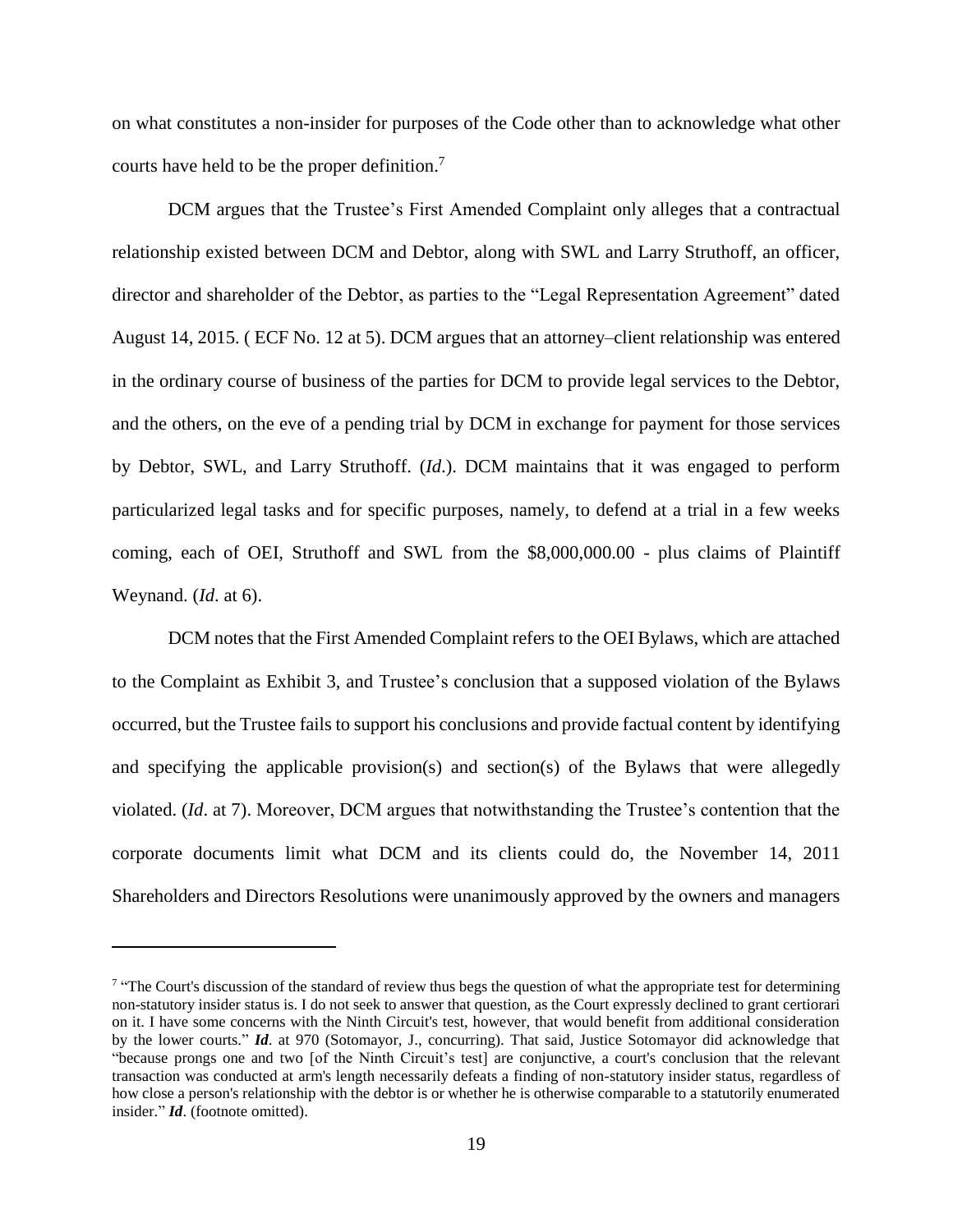of OEI—100% of the 2011 Directors and Shareholders of Olmos Equipment, Inc. —and, upon execution of the consent, superseded any contrary provisions in the Bylaws. (*Id*. at 9). These resolutions placed control of OEI under Struhoff's supervision. DCM argues that the corporate resolutions were never reversed, and, based on this document, the corporation and all the shareholders waived all their rights and causes of action against Larry Struthoff as well as agreed to hold harmless and indemnify Larry Struthoff, including payment of his attorneys' fees and court costs. (*Id*. at 10).

In Plaintiff's Opposition to Defendant's Motion to Dismiss, Plaintiff argues that the Trustee has sufficiently set forth factual allegations that plausibly contend that DCM unduly influenced OEI to pay DCM for the representation of Struthoff and SWL. (ECF No. 13 at ¶ 1.02). Further, the Litigation Trustee maintains that he has sufficiently set forth factual allegations that plausibly demonstrate that DCM knew that OEI was only authorized to indemnify Struthoff (and not SWL) for legal fees incurred by Struthoff in his capacity as an officer or director of OEI "actually and necessarily incurred by [him] in any action, suit, or proceeding to which [Struthoff] is made a party by reason of holding that position." (*Id*.). The Litigation Trustee argues that he has sufficiently plead and facially met his burden for plausibility under Fed. R. Civ. P. 12(b)(6). (*Id*. at ¶ 2.02). The Litigation Trustee asserts that the First Amended Complaint allows the Court to draw the reasonable inference that DCM received a preferential transfer because: "(1) the existence of the debtor-creditor relationship between OEI and DCM, (2) the existence of the antecedent debt alleged to be owed by the Debtor to DCM, (3) that the Debtor made each of the payments to DCM which the Trustee seeks to recover, (4) that the payments were made and negotiated within the one year preceding the Petition Date, (5) that the Debtor was, based upon the Debtor's own admissions and the calculations of the Trustee's outside accountants, insolvent during at the time of the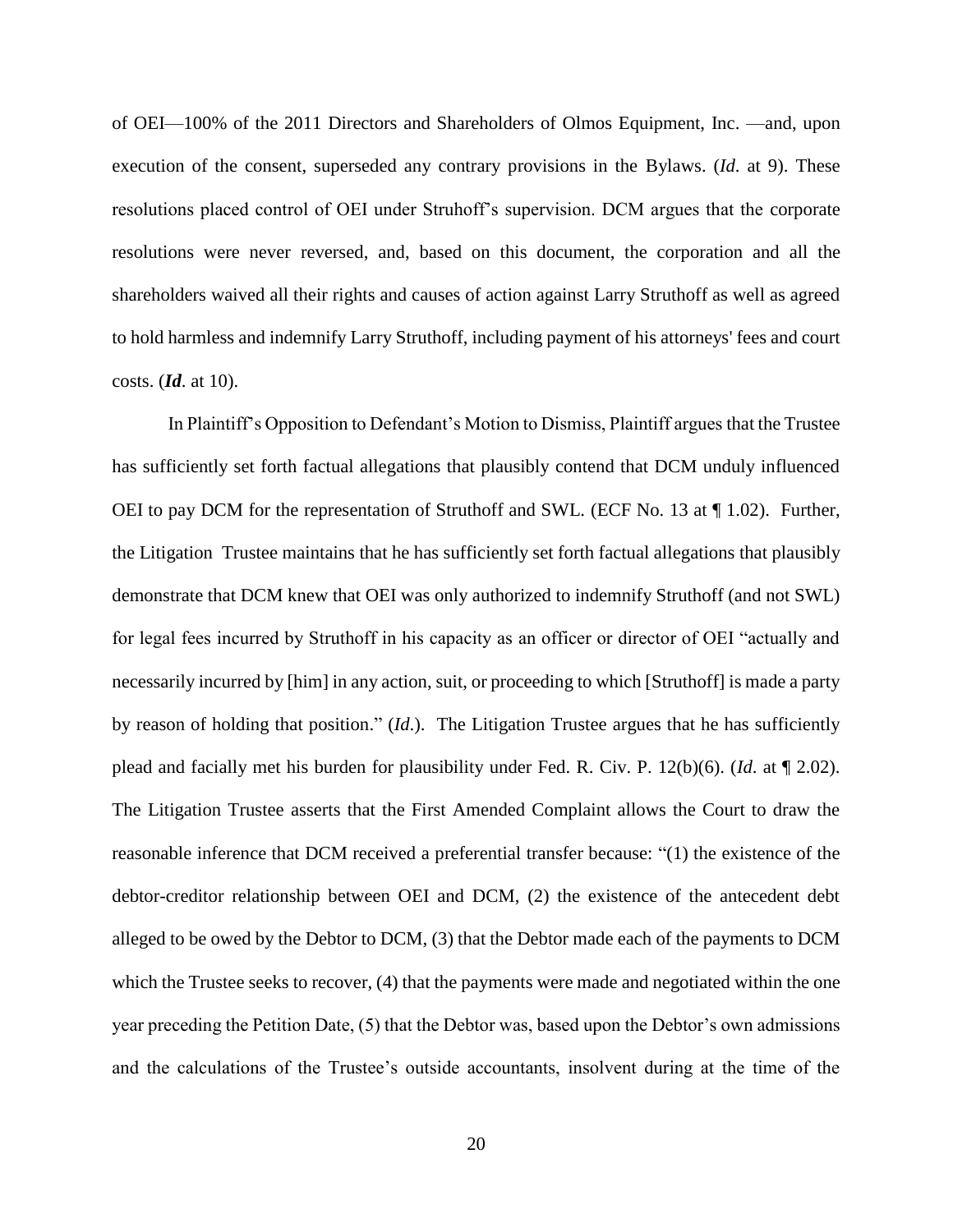payments to DCM, (6) that sufficient plausible facts have been plead to indicate that DCM qualifies as a non-statutory insider of the Debtor, and (7) that the payment to DCM enabled DCM to receive more than it would have received under the conditions set forth in § 547(b)(5)." (*Id*. at ¶ 2.05).

The Court reviewed Defendant's Reply to Plaintiff's Opposition and finds that the arguments raised duplicate earlier arguments in Defendant's Motion to Dismiss. Further, because Defendant does not raise any additional grounds for dismissing Counts 2 and 3 of the First Amended Complaint (which were previously denied), the Court will not revisit its prior ruling finding that Counts 2 and 3 met the plausibility requirements of Fed. R. Civ. P. 12(b)(6).

The Court agrees with DCM that Plaintiff has not met the plausibility requirements of showing that DCM is a non-statutory insider of Debtor. Under the two-prong test of *U.S. Medical, Inc*, and *Holloway*, the Plaintiff has not shown that DCM had a sufficiently close relationship with OEI or that DCM exercised control or influence over the Debtor such that the transaction at issue was not done at arm's length. The facts as deemed true only allege a contractual relationship between DCM and OEI and the course of dealing between the parties was that of an attorneyclient. DCM represented OEI in complex civil lawsuit in state court that resulted in an adverse judgment. Plaintiff's argument that Debtor's By-Laws or other corporate documents precluded DCM from representing Debtor is unavailing—Struhoff had the requisite authority to engage DCM. Plaintiff has not cited with any specificity as to which corporate provisions were violated. Plaintiff's assertion that DCM had access to OEI's internal documents is insufficient to support a finding that DCM exercised control or influence over OEI. The fact that Debtor made payments to DCM for services performed is precisely what any other legal counsel would have requested in the allegations raised here. The payments, based on Plaintiff's allegations, comport with what was